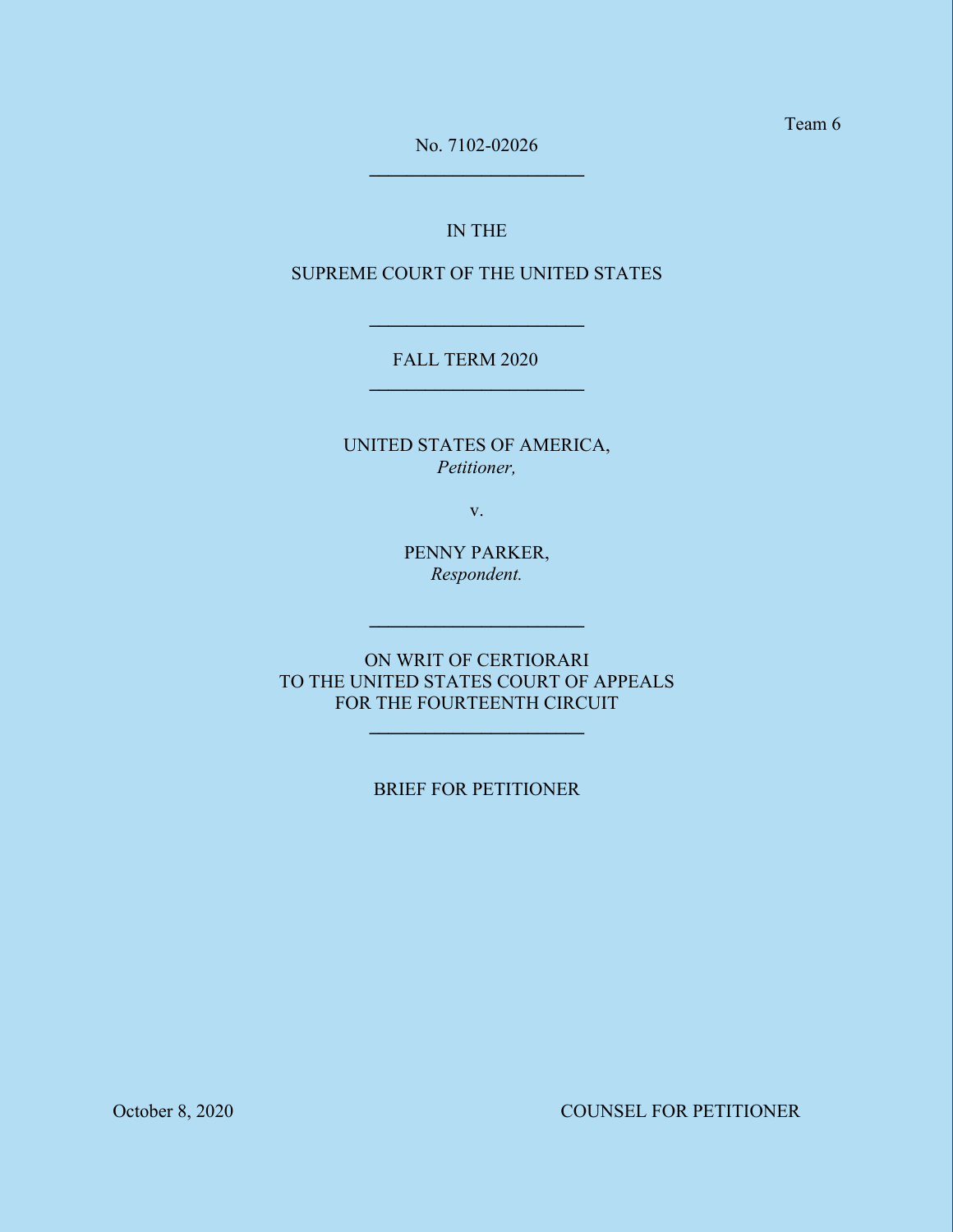# TABLE OF CONTENTS

## Page

|    |           |                                                                                                                                                                                                                                                                                  | $\mathbf{i}$    |
|----|-----------|----------------------------------------------------------------------------------------------------------------------------------------------------------------------------------------------------------------------------------------------------------------------------------|-----------------|
|    |           |                                                                                                                                                                                                                                                                                  | 111             |
|    |           |                                                                                                                                                                                                                                                                                  | $\overline{vi}$ |
|    |           |                                                                                                                                                                                                                                                                                  | $\mathbf{1}$    |
|    | A.        |                                                                                                                                                                                                                                                                                  | 1               |
|    | <b>B.</b> |                                                                                                                                                                                                                                                                                  | 3               |
|    |           |                                                                                                                                                                                                                                                                                  | 3               |
|    |           |                                                                                                                                                                                                                                                                                  | 4               |
|    |           |                                                                                                                                                                                                                                                                                  | $\overline{4}$  |
| I. | A.        | OFFICER DEGG'S ADEQUATE MIRANDA WARNINGS SATISFIED<br>THE FIFTH AMENDMENT AND MIRANDA V. ARIZONA, AND<br>PARKER'S LATER STATEMENTS MADE TO AGENT MULDER<br>Officer Degg's Miranda Warnings Were Adequate Because They<br>Reasonably Conveyed to Parker Her Rights as Required by | 4<br>5          |
|    |           | Officer Degg provided Parker her Miranda warnings<br>1.<br>because she was subjected to a custodial interrogation.                                                                                                                                                               | 6               |
|    |           | 2.<br>The adequacy of Officer Degg's Miranda warnings was                                                                                                                                                                                                                        | $\tau$          |
|    |           | 3.<br>Officer Degg's Miranda warnings were fully consistent                                                                                                                                                                                                                      | 9               |
|    |           | Officer Degg was not required to obtain an explicit waiver<br>4.<br>from Parker, and Parker effectively waived her rights.                                                                                                                                                       | 13              |
|    | <b>B.</b> | Even if Officer Degg's Miranda Warnings Were Inadequate,<br>Parker's Voluntary Statements Made After Agent Mulder's                                                                                                                                                              | 14              |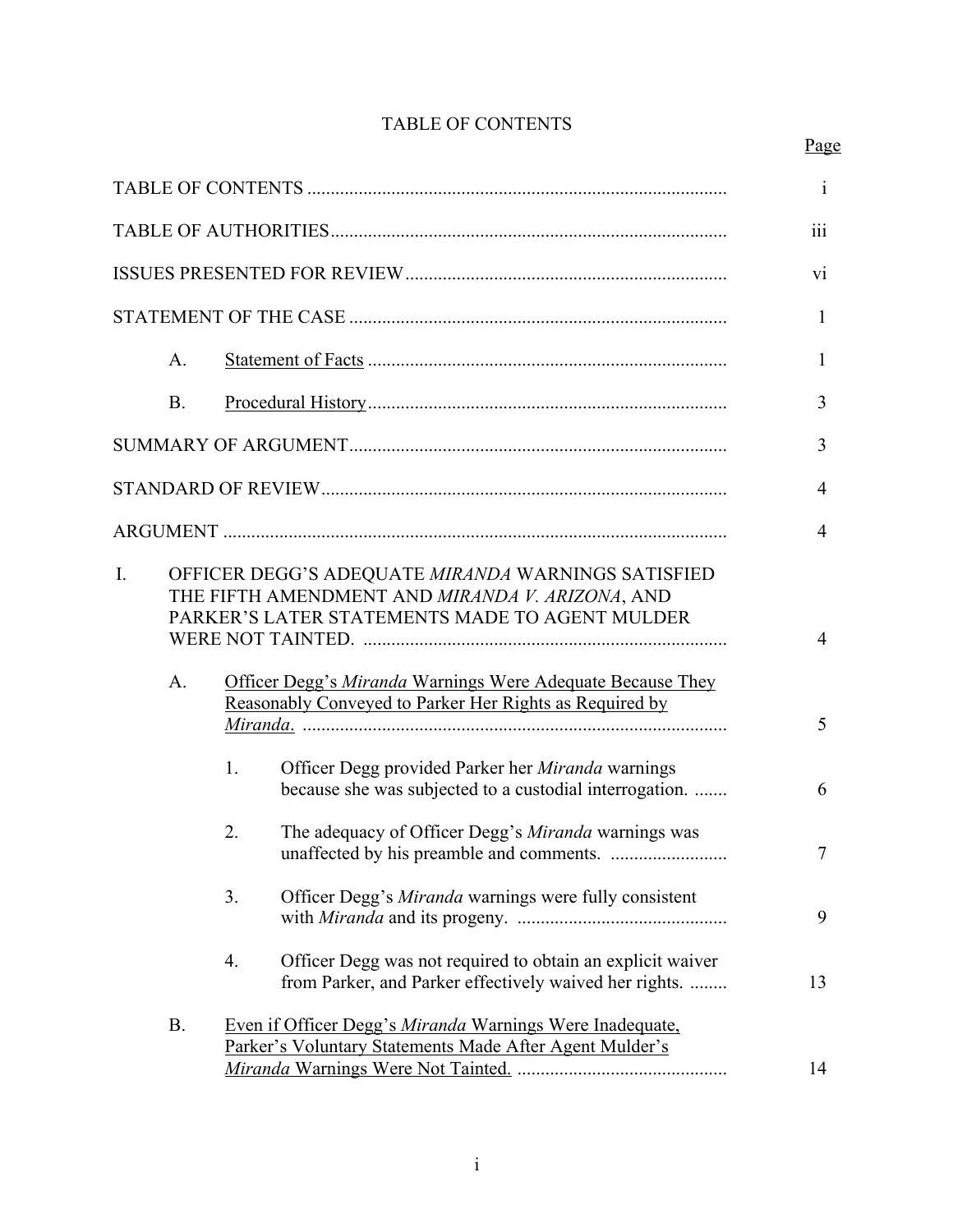# TABLE OF CONTENTS (CONT.)

| Π. |           | EVEN IF PARKER'S STATEMENTS WERE INADMISSABLE AT<br>TRIAL, HER STATEMENTS WERE PROPERLY ADMITTED AT<br>PRE-TRIAL PROCEEDINGS UNDER CHAVEZ V. MARTINEZ. |    |  |
|----|-----------|--------------------------------------------------------------------------------------------------------------------------------------------------------|----|--|
|    | A.        | This Court's Decision in <i>Chavez</i> Properly Limits the Fifth<br>Amendment Privilege Against Self-Incrimination Exclusively to<br>Trial.            | 20 |  |
|    | <b>B.</b> | The Fourteenth Circuit Defied This Court's Precedent in Over-<br>Extending the Self-Incrimination Privilege to Pre-Trial                               | 22 |  |
|    |           |                                                                                                                                                        |    |  |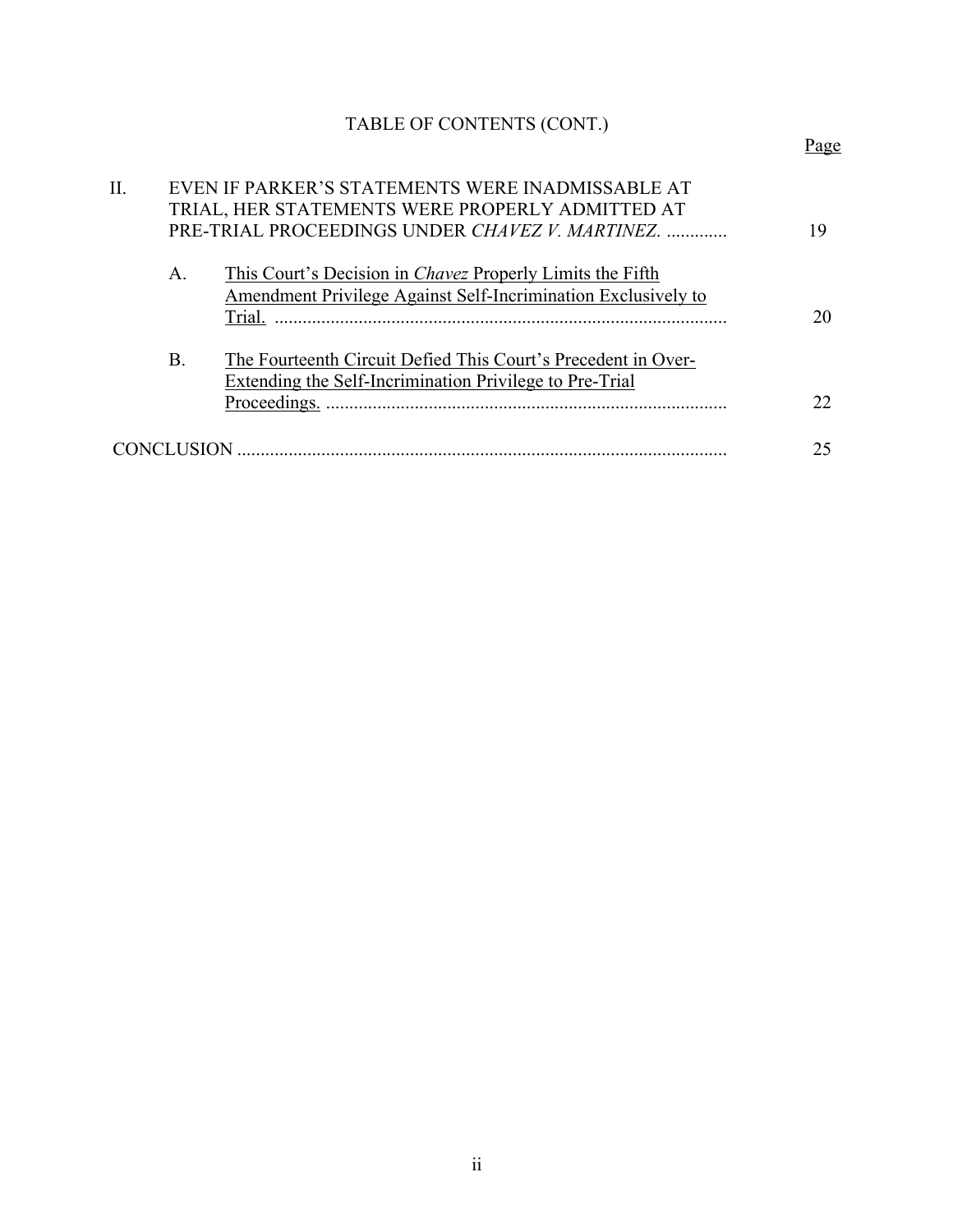## TABLE OF AUTHORITIES

 $Page(s)$ 

## Cases

# SUPREME COURT OF THE UNITED STATES

| Berghuis v. Thompkins, | 13           |
|------------------------|--------------|
| Berkemer v. McCarty,   | 6            |
| Bobby v. Dixon,        | 16, 17, 18   |
| California v. Prysock, | 5, 9, 10, 11 |
| Chavez v. Martinez,    |              |
| Duckworth v. Eagan,    | passim       |
| Edwards v. Arizona,    | 19           |
| Florida v. Powell,     |              |
| McNeil v. Wisconsin,   | 14           |
| Michigan v. Mosley,    | 18           |
| Michigan v. Tucker,    | 5, 7         |
| Missouri v. Seibert,   |              |
| Miranda v. Arizona,    | passim       |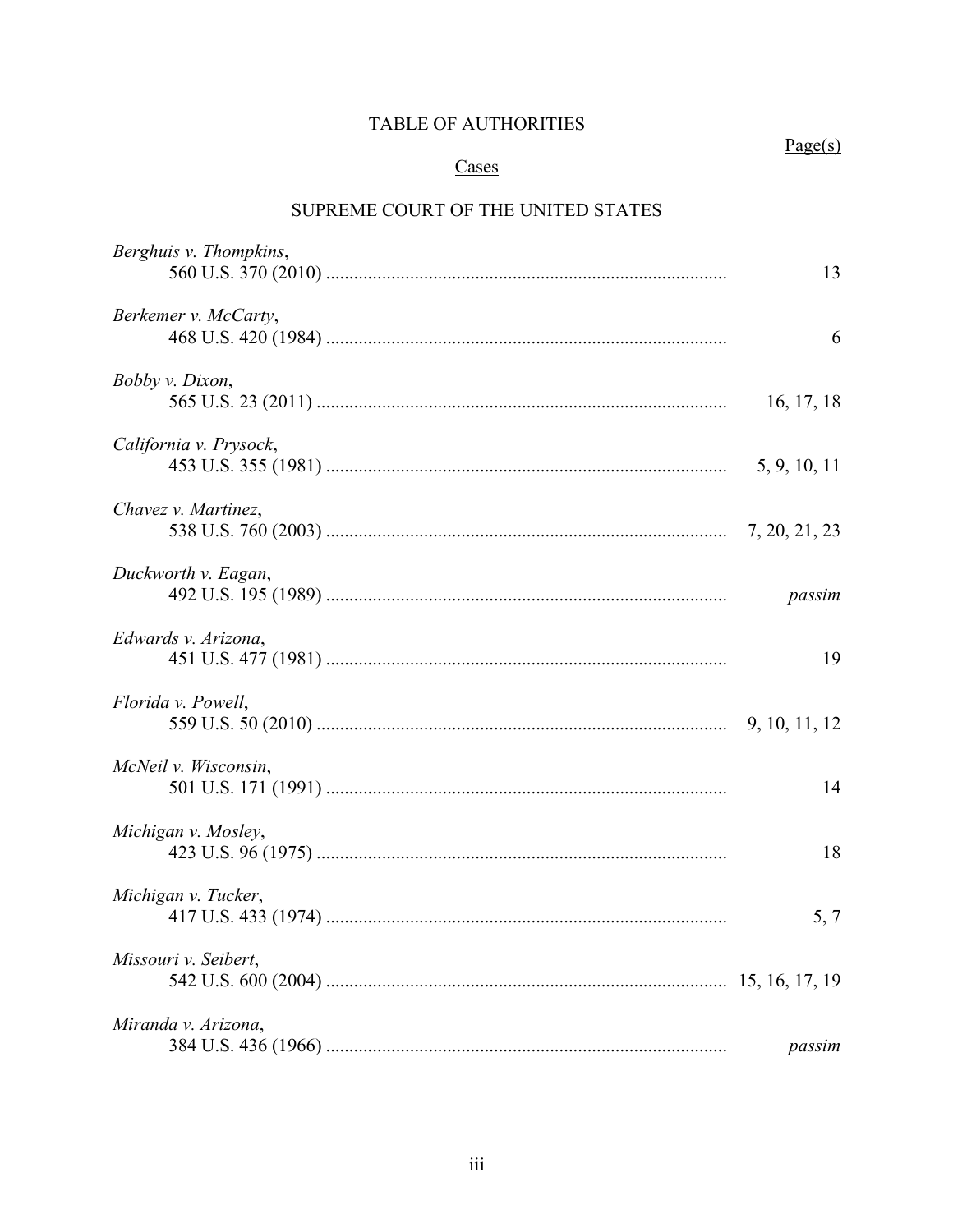|                                    | Page(s)        |
|------------------------------------|----------------|
| Moran v. Burbine,                  | passim         |
| North Carolina v. Butler,          | 13, 14         |
| Oregon v. Elstad,                  | passim         |
| Pierce v. Underwood,               | $\overline{4}$ |
| Rhode Island v. Innis,             | 4, 6, 19       |
| United States v. Bayer,            | 17             |
| United States v. Patane,           | 21, 23         |
| United States v. Verdugo-Urquidez, | 20             |
| Withrow v. Williams,               | 20             |
| UNITED STATES COURTS OF APPEALS    |                |
| Doody v. Ryan,                     | 7,8            |
| Finley v. Roger,                   | 10             |
| Higazy v. Templeton,               | 23             |
| Murray v. Earle,                   | 21, 22         |
| Renda v. King,                     | 21             |

# TABLE OF AUTHORITIES (CONT.)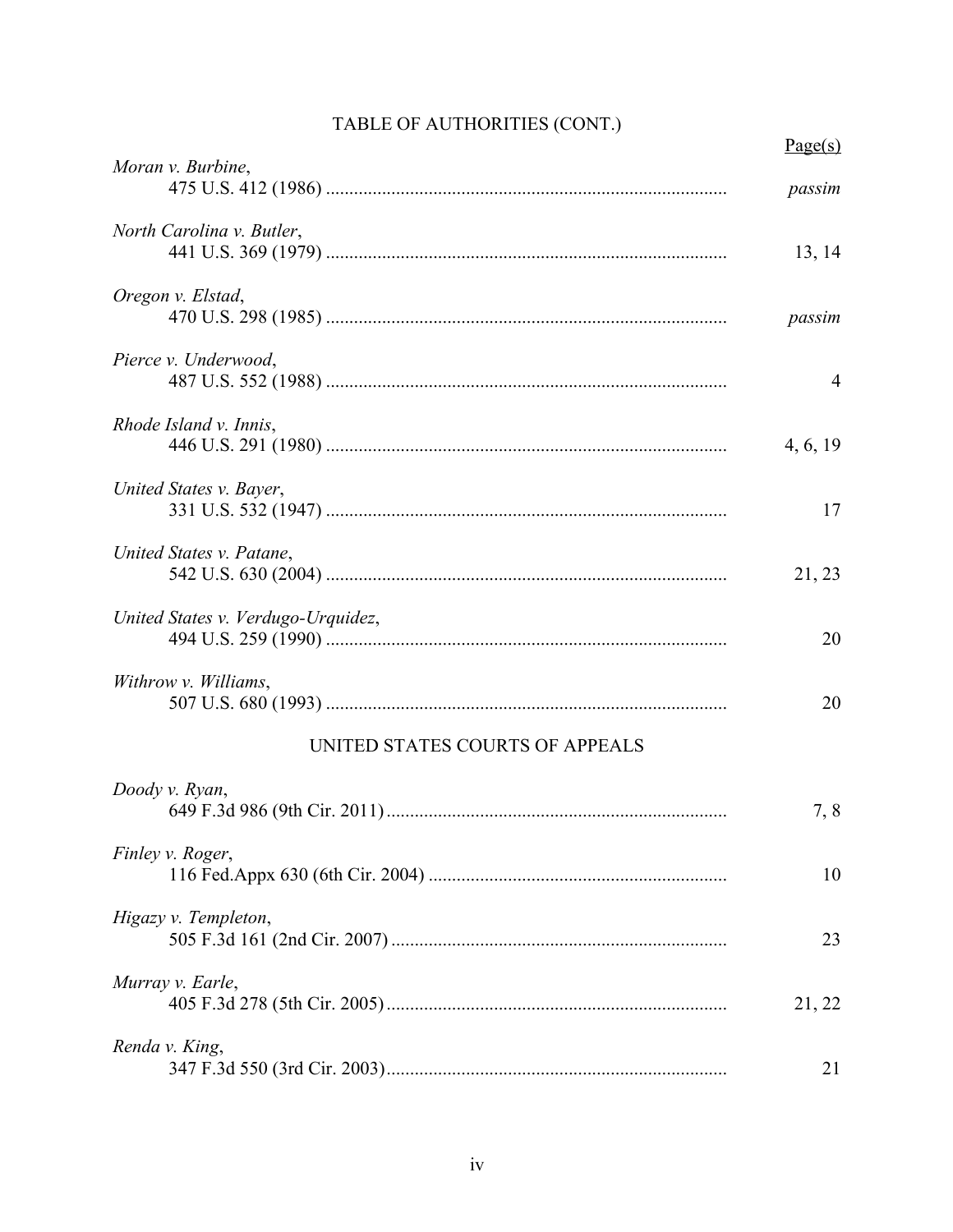# TABLE OF AUTHORITIES (CONT.)

|                                                                                                                                                                    | Page(s) |
|--------------------------------------------------------------------------------------------------------------------------------------------------------------------|---------|
| Sornberger v. City of Knoxville,                                                                                                                                   | 23      |
| Stoot v. City of Everett,                                                                                                                                          | 24      |
| United States v. Adams,                                                                                                                                            | 11      |
| United States v. Burns,                                                                                                                                            | 11      |
| United States v. Caldwell,                                                                                                                                         | 11      |
| United States v. Frankson,                                                                                                                                         | 10, 11  |
| United States v. Warren,                                                                                                                                           | 11      |
| Vogt v. City of Hayes,                                                                                                                                             | 23      |
| <b>Constitutional Provision</b>                                                                                                                                    |         |
|                                                                                                                                                                    | 20      |
| <b>Other Authorities</b>                                                                                                                                           |         |
| Erin Hughes, Pretrial and Error: The Use of Statements Inadmissible at Trial<br>in Preliminary Proceedings,<br>15 DUKE J. CONST. L & PUB. POL'Y SIDEBAR 145 (2020) | 24      |
| Geoffrey B. Fheling, Verdugo, Where'd You Go?: Stoot v. City of Everett and<br>Evaluating Fifth Amendment Self-Incrimination Civil Liability Violations,           |         |
| Samantha Ruben, Clarifying the Scope of the Self-Incrimination Clause: City of                                                                                     | 25      |
| Hays v. Vogt,                                                                                                                                                      | 22, 24  |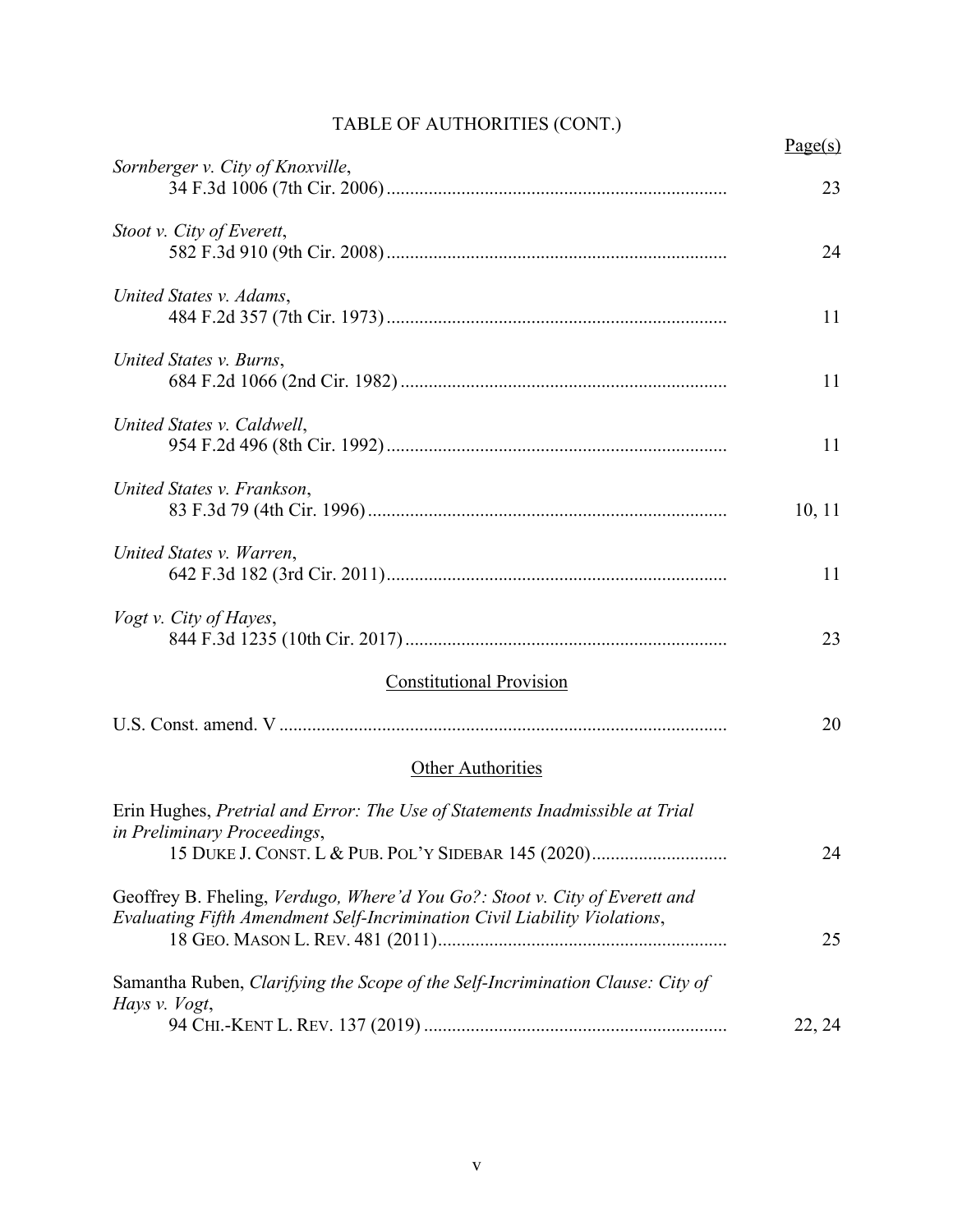### ISSUES PRESENTED FOR REVIEW

- I. Whether Officer Degg's warnings that conveyed the four basic prongs of *Miranda*  satisfied the Fifth Amendment and *Miranda v.* Arizona, 384 U.S. 436 (1966), and whether Parker's statements made after Agent Mulder's warnings were tainted without a coercive atmosphere.
- II. Whether a defendant's unwarned statements are admissible in pre-trial proceedings even where this Court, in *Chavez v. Martinez*, 538 U.S. 760 (2003), did not preclude admission of such statements before trial.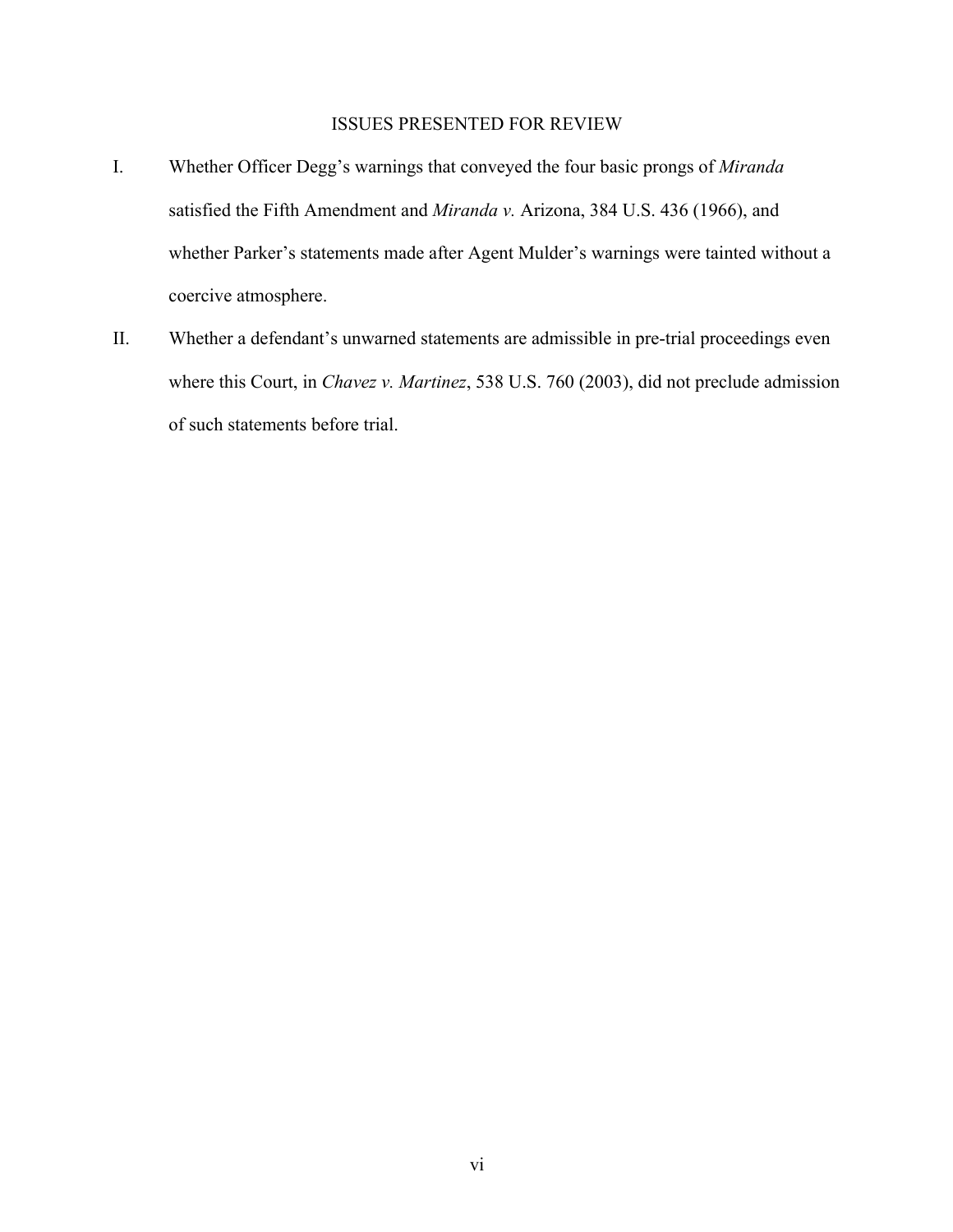#### STATEMENT OF THE CASE

#### Statement of the Facts

On June 1, 2020, Respondent, Penny Parker, incited a riot and robbed a bank during a protest in Santa Jueves. R. at 2. With Parker at the front of the crowd, the protest turned angry and stormed a nearby bank. R. at 2. Parker and other rioters broke into the bank, flipped several ATMs, and stole \$200,000 from the machines. R. at 2. The Federal Bureau of Investigation ("FBI") was already monitoring Parker, a popular vigilante journalist, due to previous instances of inciting unrest, trespassing, and a fraudulent video in which she digitally manipulated footage of Santa Jueves Police Department ("SJPD") officers turning off their body cameras. R. at 3; R. at 22. Upon noting her presence at the bank robbery through social media, the FBI obtained a warrant to search and arrest Parker in connection with suspected incitement of a riot and the subsequent bank robbery. R. at 2. It was also around this time that the FBI suspected that this large amount of money stolen pointed to a broader criminal conspiracy. R. at 3.

Early in the morning on June 3, 2020, Parker posted a heavily edited video of the riot, which made it impossible to identify individuals at the scene. R. at 3. Later that morning at 6:00 a.m., SJPD officers and FBI agents arrested Parker pursuant to the warrant, put her in an FBIowned car, and drove her to the station. R. at 1. Federal Agent Jerek Derringer and SJPD Officer Brad Degg, who has dedicated his career to the SJPD, accompanied Parker to the station. R. at 3; R. at 23. However, along the way, Parker called the officers names like "pigs," shouted that they should stop at Eatin' Donuts, and began thrashing around in the back seat. R. at 22-23. At that point, Officer Degg had to stop the car. R. at 23. During the roughly forty-five minute stop, Officer Degg asked Parker if she knew where the bank's stolen money was. R. at 3. Without a response from Parker, Officer Degg proceeded to talk for roughly ten minutes about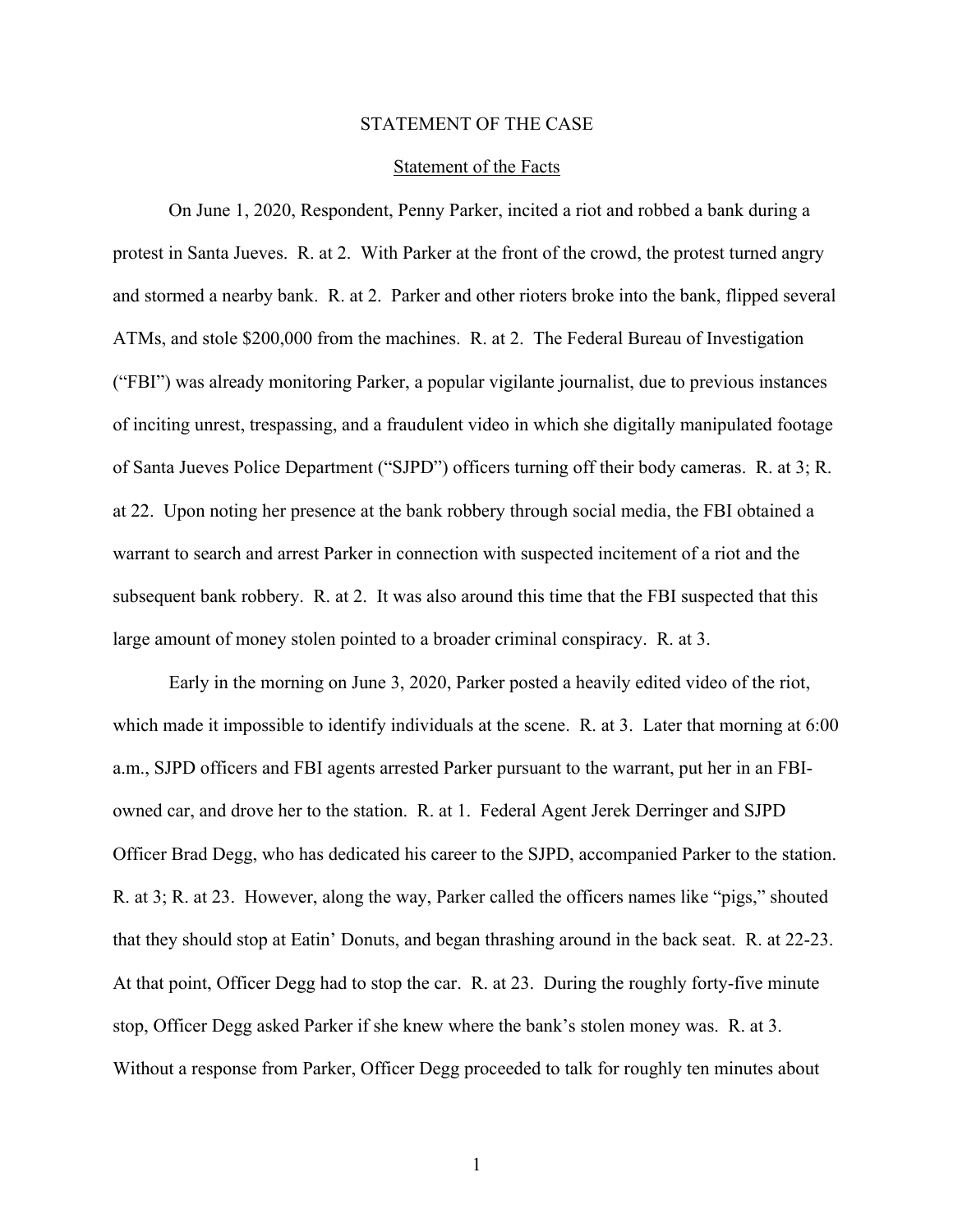his tenure on the force and made some comments about how the *Miranda* warning procedure was, as far as he was concerned, "pointless" and a "formality." R. at 3; R. at 23.

With the SJPD *Miranda* card in hand, Officer Degg then turned to Parker and advised "you have the right to remain silent, anything you say will be used against you, you can get an attorney, we'll appoint one for you" from his memory. R. at 3. Officer Degg, who employed a 'tough love' interrogation style, explained that they already had photos placing her at the scene. R. at 3; R. at 27. However, he stated that if she provided names and information about who stole money from the bank and owned up to her fraudulent video, he would try to lessen her charges. R. at 3. Parker laughed in Officer Degg's face, responded, and explicitly stated, "I know my rights." R. at 3-4. Throughout the rest of the car ride, Parker remained silent. R. at 4.

Upon arrival at the SJPD station, Parker was placed in an interrogation room. R. at 4. Officer Degg went into the room at hourly intervals to ask Parker questions which were directed at obtaining information about the broader criminal conspiracy. R. at 4; R. at 27. Even though there was likely a toilet in the interrogation room as there usually is, Parker requested to use the restroom, but Officer Degg deemed that the interrogation took precedent. R. at 4; R. at 25.

At around 8:30 p.m., FBI Agent Redd Mulder arrived to question Parker in connection with the ATM incident. R. at 4. He apologized to Parker about her previous treatment until that point and stated that the previous interrogation was "not consistent with typical procedure." R. at 4. After a brief argument about jurisdiction, the attending SJPD officer and Agent Mulder allowed Parker to relieve herself. R. at 4. Agent Mulder again apologized and left Parker alone for roughly twenty minutes. R. at 4. When Agent Mulder returned, he read Parker her *Miranda*  rights from a standard *Miranda* card. R. at 5. Agent Mulder asked if she understood the rights and wanted to speak to him, to which she ultimately replied yes. R. at 5.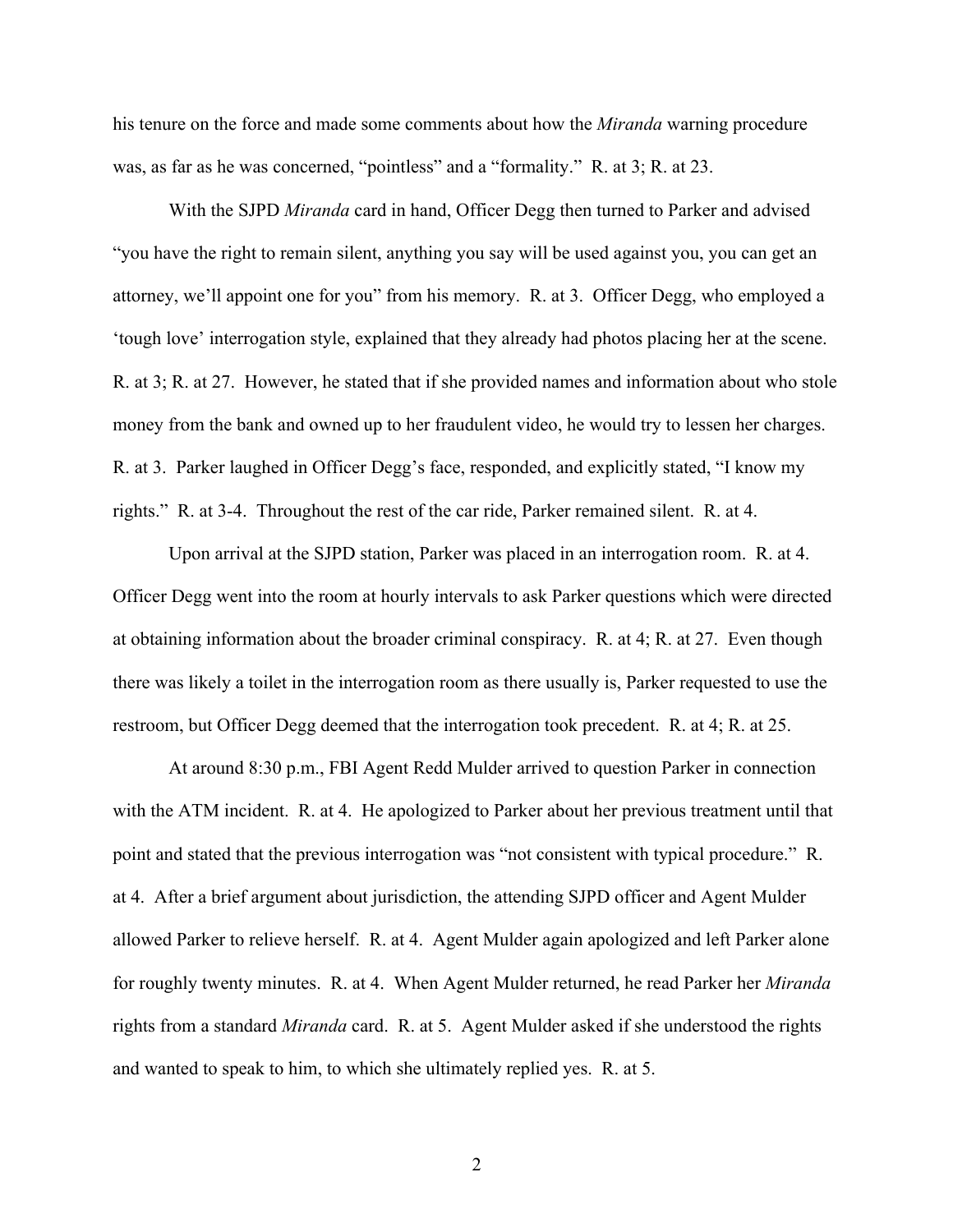Agent Mulder employed an interrogation style that was primarily aimed at trust building. R. at 5. He asked a few questions regarding the ATM incident before Parker requested an attorney. R. at 5. Agent Mulder then said "of course" and complimented Parker on her video to which she replied, "we really did smash that bank." R. at 5. Agent Mulder did not believe that his comment or her response was a part of the investigation. R. at 5; R. at 32. He then called the Public Defender who instructed Parker not to say anything further to police. R. at 5.

#### Procedural History

Parker was charged with one count of bank robbery and one count of inciting a riot. R. at 1. She filed two motions to suppress her statements made to Officer Degg and to Agent Mulder, both of which the district court denied. R. at 1; R. 11.

Parker's statements were admitted at the probable cause hearing and at trial. R. at 14. She was convicted of both charges, which she timely appealed. R. at 9; R. at 11. The Court of Appeals for the Fourteenth Circuit reversed the district court's decision, finding that Parker's statements were improperly admitted because she was not adequately provided her rights and that the privilege against self-incrimination applies to pre-trial proceedings. R. at 10. This Court granted the State's Petition for a Writ of Certiorari.

#### SUMMARY OF ARGUMENT

The Fifth Amendment protects criminal defendants from compulsory self-incrimination in a criminal case; however, defendants may only assert such a violation when statements are in fact compelled and are admitted at trial. Here, Parker's statements made to Officer Degg and Agent Mulder were properly admitted because Officer Degg's *Miranda* warnings were adequate. Officer Degg's warnings reasonably conveyed to Parker her rights under *Miranda v. Arizona* and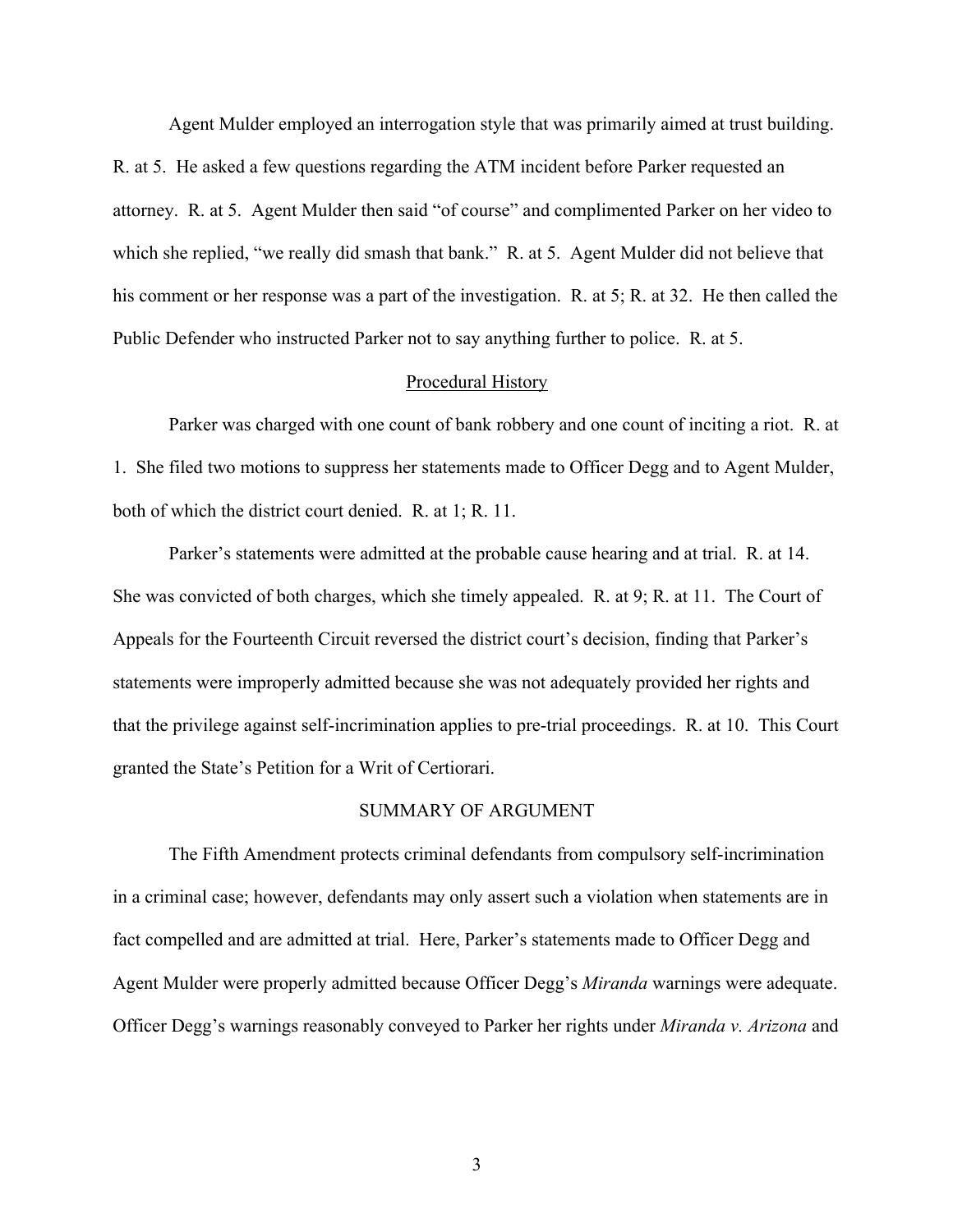its progeny. Further, her subsequent statements to Agent Mulder were not tainted from Officer Degg's interrogation because there is no evidence of a coercive atmosphere.

Even if this Court finds that Officer Degg's *Miranda* warnings were inadequate, this Court's holding in *Chavez* properly limits the privilege against self-incrimination only to trial. Parker's statements are admissible in pre-trial proceedings. Therefore, Parker cannot claim a Fifth Amendment violation and her statements are entirely admissible.

### STANDARD OF REVIEW

The issues presented in this case relate to the Fifth Amendment. Therefore, they concern questions of law and are reviewed *de novo*. *See Pierce v. Underwood*, 487 U.S. 552, 558 (1988).

#### ARGUMENT

## I. OFFICER DEGG'S ADEQUATE *MIRANDA* WARNINGS SATISFIED THE FIFTH AMENDMENT AND *MIRANDA V. ARIZONA*, AND PARKER'S LATER STATEMENTS MADE TO AGENT MULDER WERE NOT TAINTED.

Parker's statements were properly admitted because Officer Degg provided adequate

*Miranda* warnings, and her later statements to Agent Mulder were not tainted. To reinforce a criminal defendant's Fifth Amendment privilege against compulsory self-incrimination, this Court in *Miranda v. Arizona* established certain procedural safeguards, requiring that police warn suspects of their rights prior to a custodial interrogation. 384 U.S. 436, 444 (1966). This Court prescribed four warnings, or their functional equivalent, to inform the suspect that:

[H]e has the right to remain silent, that anything he says can be used against him in a court of law, that he has the right to the presence of an attorney, and that if he cannot afford an attorney one will be appointed for him prior to any questioning if he so desires.

*Id.* at 479; *Rhode Island v. Innis*, 446 U.S. 291, 297 (1980).

The *Miranda* warnings themselves are not rights protected by the Constitution, but rather are prophylactic measures designed to protect a criminal defendant's privilege against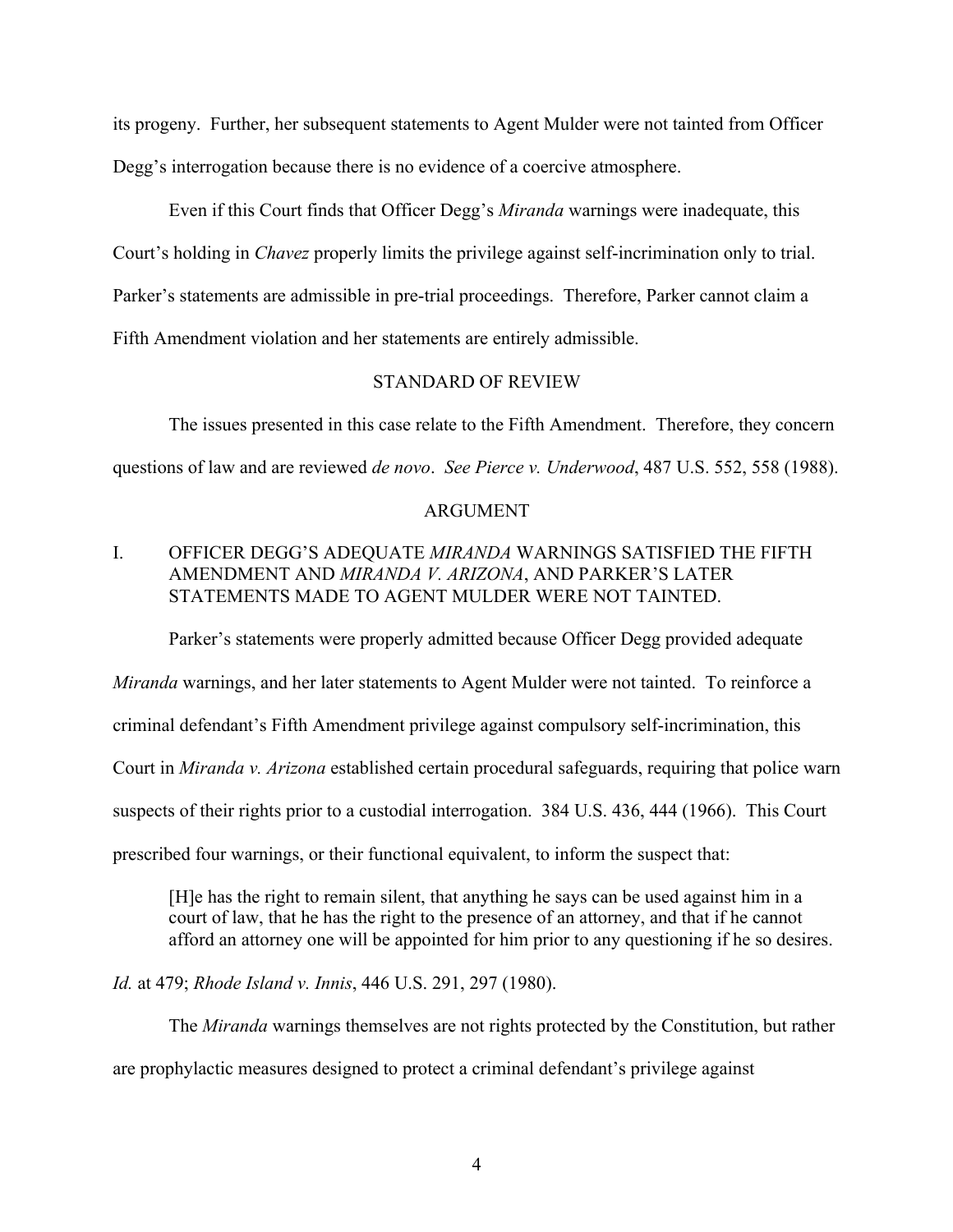self-incrimination. *Michigan v. Tucker*, 417 U.S. 433, 444 (1974). However, this Court has never required that the warnings must be provided in a precise form, asserting that there is *no* "talismanic incantation . . . required to satisfy its strictures." *California v. Prysock*, 453 U.S. 355, 359 (1981). Therefore, the controlling inquiry is whether an officer's warnings reasonably convey the substance of the *Miranda* rights. *Duckworth v. Eagan*, 492 U.S. 195, 203 (1989).

If a court finds that an officer's *Miranda* warnings are inadequate, law enforcement is not necessarily precluded from interrogating the suspect again following adequate *Miranda* warnings. *Miranda*, 384 U.S. at 496. The circumstances surrounding unwarned statements may carry over to the second interrogation and taint subsequent warned statements. *Oregon v. Elstad*, 470 U.S. 298, 310 (1985). However, subsequent voluntary statements are not inherently tainted and will be admissible in a criminal trial absent deliberately coercive or improper tactics in obtaining the initial statement. *Id.* at 313. Here, Parker's statements made to Officer Degg and Agent Mulder are admissible, first, because Officer Degg's *Miranda* warnings were adequate and, second, because the warnings did not taint later statements made to Agent Mulder.

## A. Officer Degg's *Miranda* Warnings Were Adequate Because They Reasonably Conveyed to Parker Her Rights as Required by *Miranda*.

Officer Degg's warnings satisfied *Miranda* because they reasonably conveyed to Parker the substance of the *Miranda* rights. To determine the sufficiency of an officer's *Miranda*  warnings, the inquiry is merely whether the warnings, in their totality, reasonably convey to a suspect the substance of the *Miranda* rights. *Duckworth*, 492 U.S. at 203. Although an officer's warnings may deviate from the verbatim wording in *Miranda,* the warnings are still fully consistent with *Miranda* and its progeny so long as they reasonably convey to the suspect their rights. *See id.* The present case is no exception. Officer Degg's warnings were provided to Parker in a custodial interrogation and reasonably conveyed her *Miranda* rights.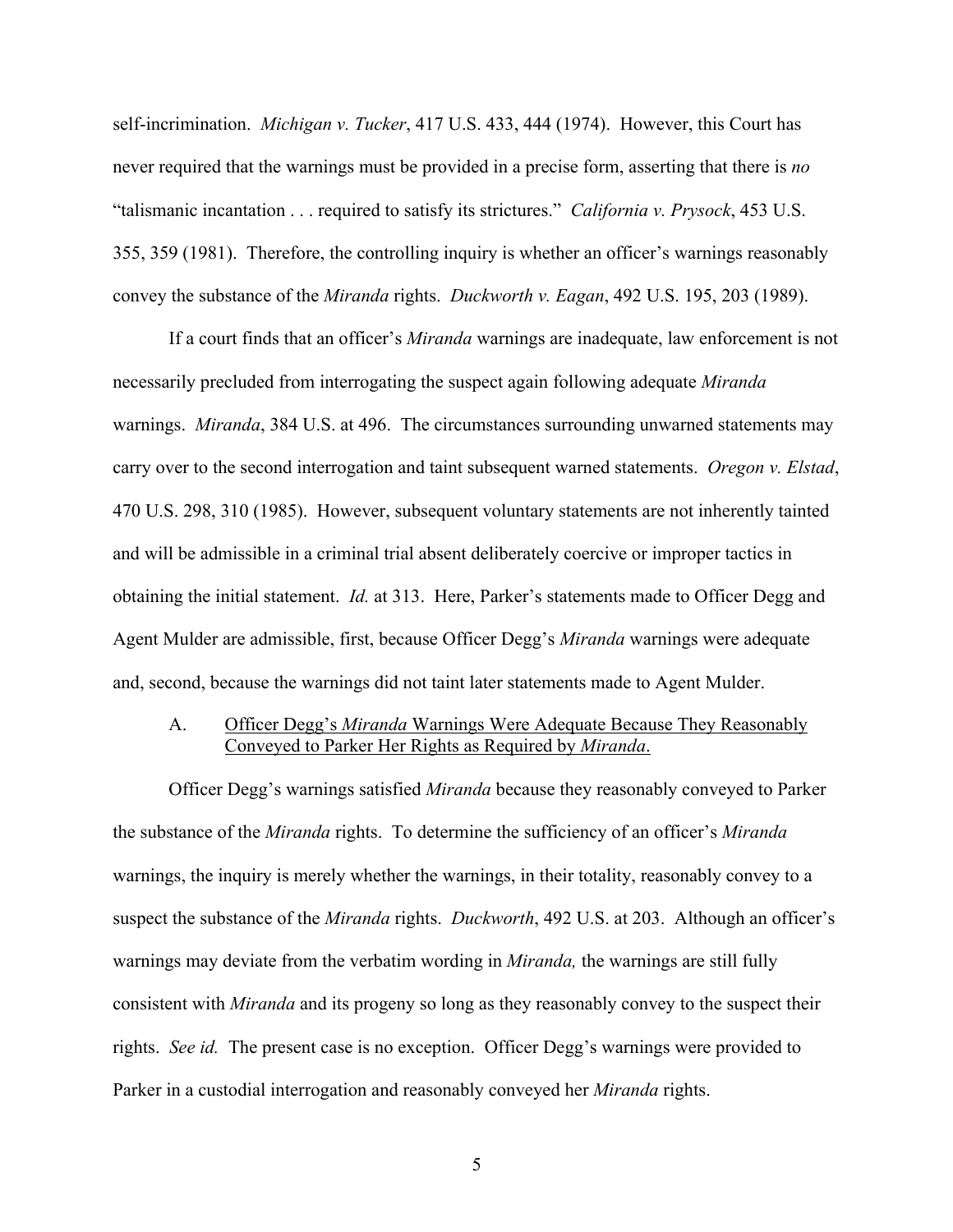1. Officer Degg provided Parker her *Miranda* warnings because she was subjected to a custodial interrogation.

Officer Degg was required to provide Parker the *Miranda* warnings because she was subjected to a custodial interrogation. *Miranda* requires law enforcement to advise a suspect of their rights only when the suspect is in custody and is being interrogated. *Innis*, 446 U.S. at 297. A suspect is in custody if they are formally under arrest or otherwise deprived of their freedom of action in any significant way. *Berkemer v. McCarty*, 468 U.S. 420, 434 (1984) (holding that the defendant was in custody when he was formally arrested and instructed to get into a police car). An interrogation is either direct questioning or any practice that police should know is reasonably likely to evoke an incriminating response from a suspect. *Innis*, 446 U.S. at 301.

Accordingly, Parker was subjected to a custodial interrogation, implicating the *Miranda*  rights. First, Parker was indisputably in custody from the moment she was lawfully arrested and put into the FBI-owned car. *See* R. at 3. Second, she was under interrogation in the car when Officer Degg gave Parker her *Miranda* warnings and then proposed the option to lessen her charges if she provided information about the broader criminal conspiracy or her fraudulent video. *See* R. at 3. This does not constitute direct questioning, but rather a lawful strategy Officer Degg employed, knowing it was reasonably likely to elicit an incriminating response. *See* R. at 3. Officer Degg's interrogation continued throughout the car ride and at the SJPD station. R. at 4. Therefore, Officer Degg was required to give Parker *Miranda* warnings because she was subjected to a custodial interrogation, and adequately did so as required by *Miranda*.

Respondent might argue that because *Miranda* warnings must precede a custodial interrogation, Officer Degg's warnings were inadequate because he asked Parker a question first. However, Parker did not respond to his question and thus, her Fifth Amendment rights are still fully intact. *See* R. at 3. A failure to issue the warnings does not automatically violate a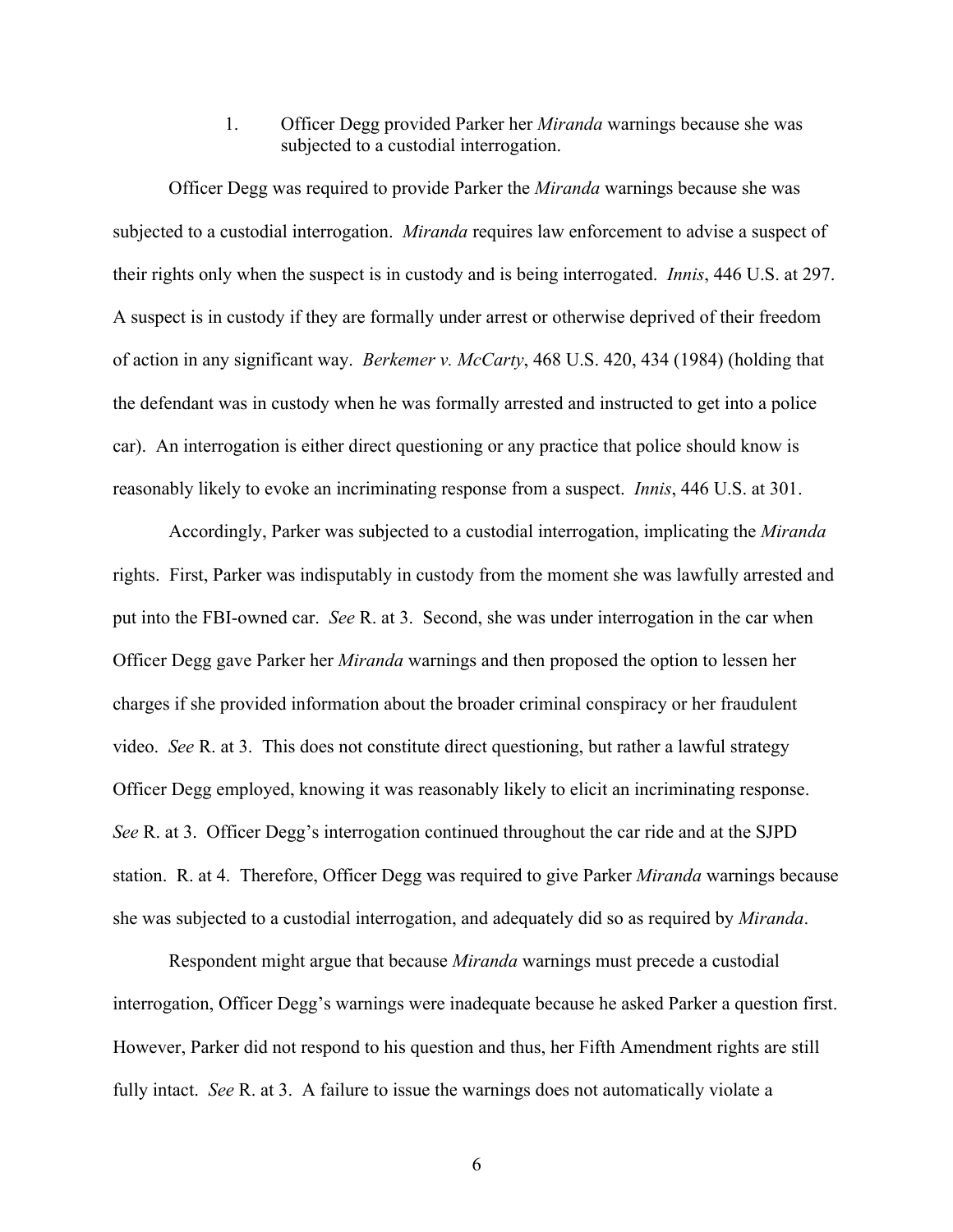suspect's constitutional rights because the rights are abridged only when the unwarned statements are used in a criminal case. *Tucker*, 417 U.S. at 444; *Chavez v. Martinez*, 538 U.S. 760, 767 (2003). Parker's statements that she seeks to suppress were made *after* Officer Degg issued the warnings. R. at 3. Because she did not answer Officer Degg's question, and therefore has no statement to suppress, the adequacy of his warnings was unaffected.

> 2. The adequacy of Officer Degg's *Miranda* warnings was unaffected by his preamble and comments.

Officer Degg's preamble and comments claiming the *Miranda* warnings are a "formality" and "pointless" are irrelevant in determining the adequacy of his warnings. First, the Fourteenth Circuit erred in relying on *Doody v. Ryan* to reason that Officer Degg's ten to fifteen minute preamble about his tenure on the police force somehow diluted his subsequent *Miranda*  warnings. *See* R. at 12. In *Doody*, Detective Riley advised the juvenile defendant, who had never heard the *Miranda* warnings before, of his four basic *Miranda* rights, but deviated significantly from the agency's single-page *Miranda* form. *Doody v. Ryan*, 649 F.3d 986, 991- 92 (9th Cir. 2011). Detective Riley's *Miranda* warnings took approximately fifteen to twenty minutes and consumed twelve pages of transcript. *Id.* at 1000. Throughout providing the warnings, he emphasized that Doody should not take the warnings out of context, implied that they were just formalities, and assured Doody that they did not suspect him of any wrongdoing. *Id.* at 1002. The court ultimately held that these warnings were inadequate. *Id.* at 1003.

Unlike in *Doody*, there is no evidence that Officer Degg instructed Parker not to take the warnings out of context. Parker is not a juvenile and has presumptively heard of the familiar *Miranda* warnings, whereas Doody was a juvenile that had never heard of the warnings before. *Id.* at 991. Further, Officer Degg implied to Parker that her guilt was already proved because they had evidence placing her at the scene. *See* R. at 3.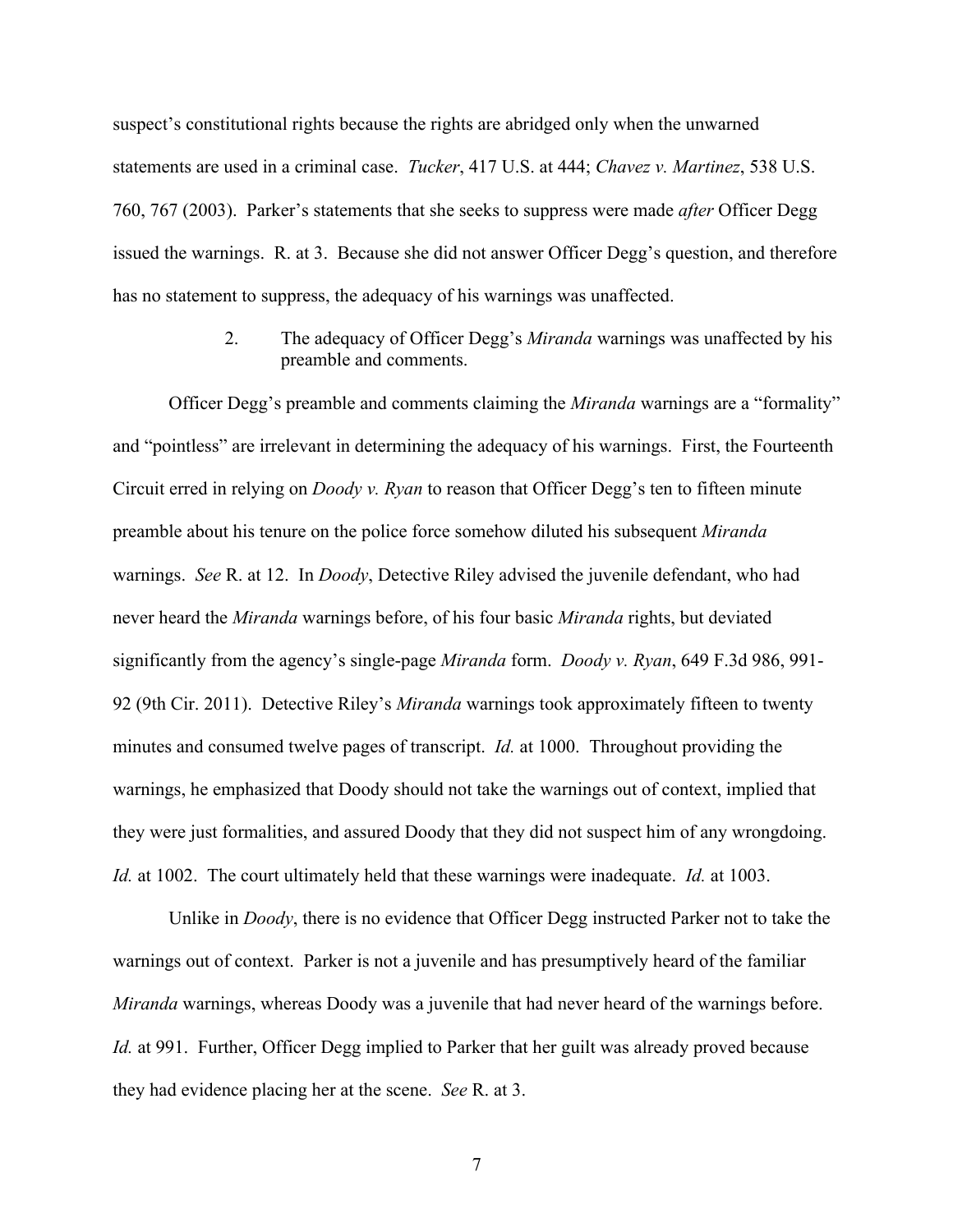The distinction between *Doody* and the case at bar is that Officer Degg's preamble and comments did not affect the substance of the four basic *Miranda* rights he reasonably conveyed. For example, unlike Detective Riley, who unnecessarily elongated the warnings and downplayed their purpose *throughout* his twelve-page exposition, Officer Degg's preamble and comments were *separate* from the *Miranda* warnings he issued to Parker. *See Doody*, 649 F.3d at 1005. Officer Degg's warnings came after his preamble and comments, and were not intertwined throughout the warnings. R. at 3. His warnings presumptively took no longer than twenty seconds, whereas the detective in *Doody* took nearly twenty minutes of explanation. *Doody*, 649 F.3d at 1000. This difference is further demonstrated by the fact that Officer Degg, who was sitting in the driver's seat, actually turned to Parker, who was sitting in the backseat, in order to issue Parker her *Miranda* warnings. *See* R. at 3. This indicated a break between what he was previously talking about and the *Miranda* warnings.

Further, *Doody* involved a situation where an officer instructed a juvenile how to think about and effectuate his *Miranda* rights by implying that the warnings were a mere formality. *See Doody*, 649 F.3d at 1000. This diluted the purpose of *Miranda*, which is to apprise the suspect of their rights. However, here, Officer Degg merely commented on his *opinion* of the *Miranda* warnings, based on his tenure on the force, to an adult suspect. *See* R. at 3. If anything, Officer Degg's preamble about war stories during his tenure on the force further illustrated to Parker what this Court intended the *Miranda* warnings to do—to make the suspect "more acutely aware that he is faced with a phase of the adversary system." *Miranda*, 384 U.S. at 469.

The purpose of the *Miranda* warnings is not to mandate a police code of behavior, but rather to dissipate the compulsion inherent in the custodial interrogation. *See Moran v. Burbine*, 475 U.S. 412, 425 (1986). *Miranda* warnings that provide "full comprehension of the rights to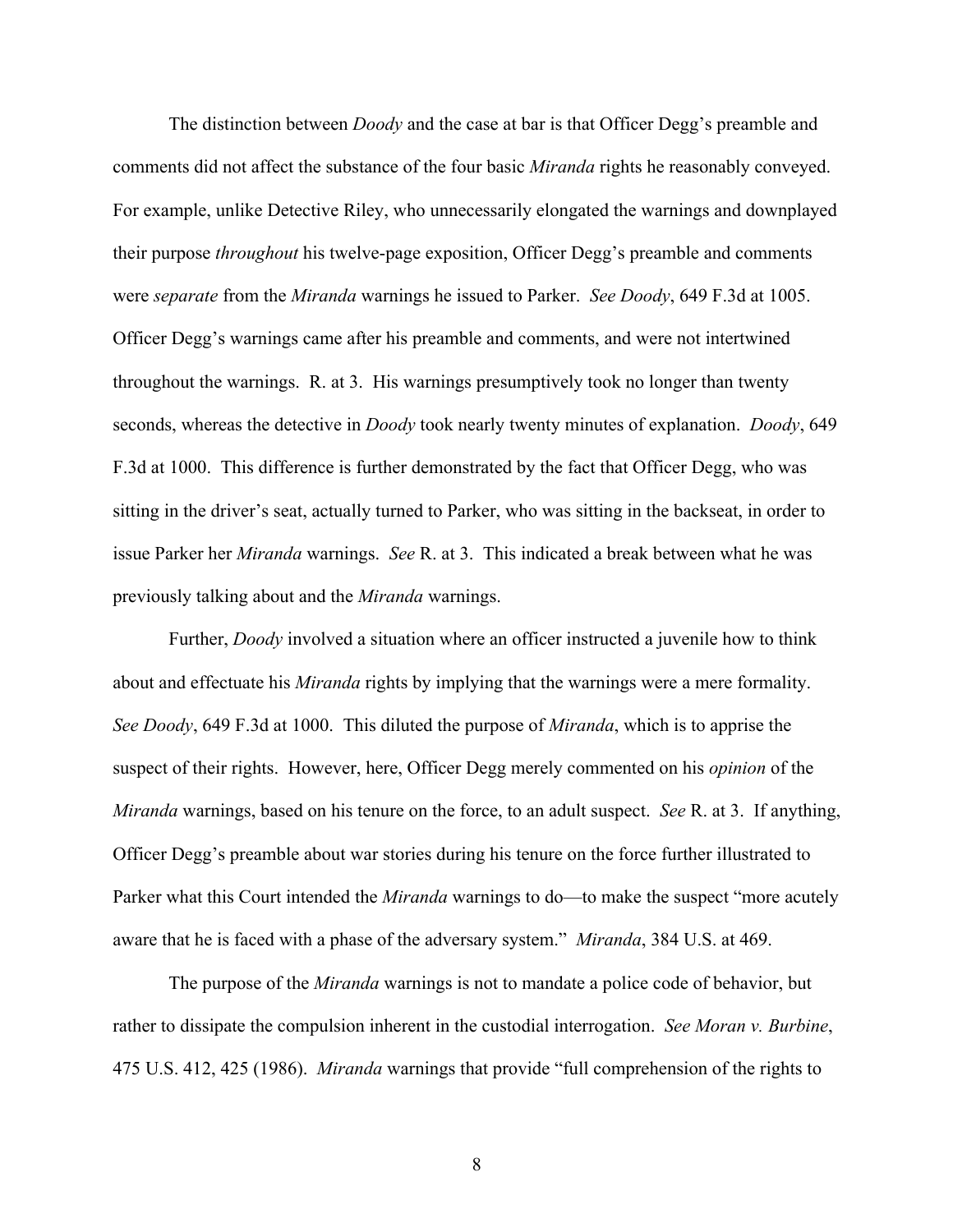remain silent and request an attorney are sufficient to dispel whatever coercion is inherent in the interrogation process . . ." *Moran,* 475 U.S. at 427. Officer Degg provided Parker the warnings without explanation, without downplaying the rights as he was giving them, and with the requisite clarity. Upon issuing the warnings, any compulsion inherent in the custodial interrogation dissipated, as this Court intended. Therefore, the adequacy of Officer Degg's *Miranda* warnings was unaffected by his preamble and comments.

> 3. Officer Degg's *Miranda* warnings were fully consistent with *Miranda* and its progeny.

Officer Degg's *Miranda* warnings were adequate because they are fully consistent with *Miranda* and its progeny. While the *Miranda* warnings are invariable, in *Prysock*, *Duckworth*, and *Powell*, this Court explicitly and repeatedly held that there is no precise formulation of the warnings necessary to meet the *Miranda* requirements. *See Prysock*, 453 U.S. at 359; *Duckworth*, 492 U.S. at 202; *Florida v. Powell*, 559 U.S. 50, 60 (2010). There is no constitutional basis that an officer's *Miranda* warnings are fully inadequate when they slightly deviate from the verbatim rights enunciated in *Miranda* or from their respective agency's standard formulation. *See Duckworth*, 492 U.S. at 202-03. In fact, an officer's warnings must only reasonably convey to the suspect the substance of their *Miranda* rights. *Prysock*, 453 U.S. at 361. Here, Officer Degg's *Miranda* warnings reasonably conveyed to Parker her rights in accordance with *Miranda* and its progeny.

First, there is no discernable issue with Officer Degg's statement "you have the right to remain silent." *See* R. at 3. Although not required, Officer Degg spoke the verbatim language in *Miranda*. *See Duckworth*, 492 U.S. at 202.

Second, Officer Degg's statement that "anything you say will be used against you" reasonably conveys this prong's intended purpose—that there are consequences to forgoing the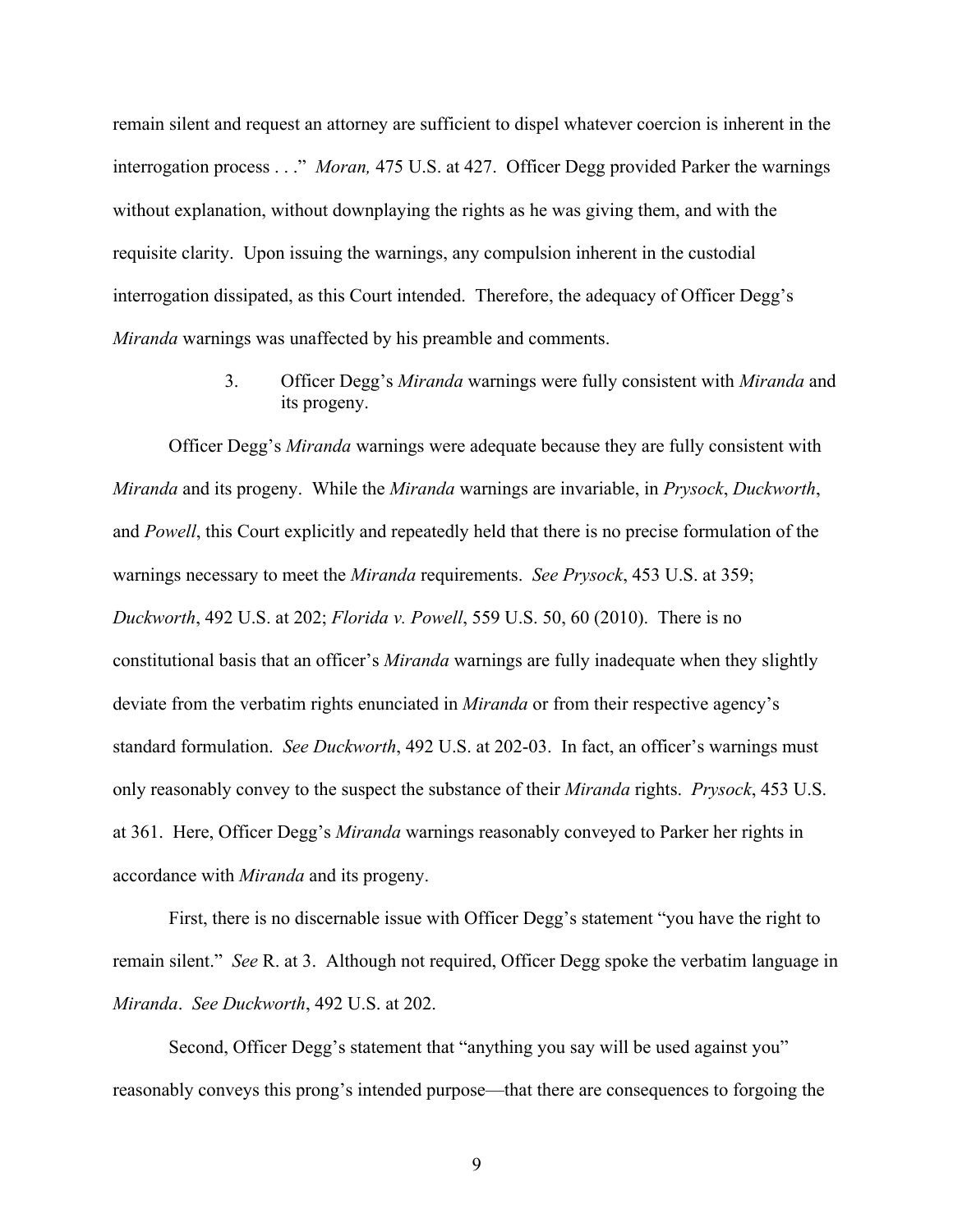right to remain silent. *Miranda*, 384 U.S. at 469; *see* R. at 3. Officer Degg's modification of the verbatim language in *Miranda* is simply a deviation without difference. *See e.g. Finley v. Roger*, 116 Fed.Appx 630, 637 (6th Cir. 2004) (holding that the *Miranda* warnings were adequate where the police stated "[a]nything that you say will be used against you in court."). The modified language, "will" instead of "can," in no way affects the purpose of the warning—to make the suspect aware of what will happen if they do speak. *See Miranda*, 384 U.S. at 469. In reality, Officer Degg's language reinforced that it was in Parker's best interest to stay quiet.

By the same token, it is irrelevant that Officer Degg did not state that anything Parker said would be used against her in a "court of law." *See United States v. Frankson*, 83 F.3d 79, 82 (4th Cir. 1996) (holding that an officer's omission of where the statements could be held against the defendant was inconsequential to the conveyance of this *Miranda* prong). Officer Degg's warning clearly conveyed that all of Parker's statements would be used against her "anytime, anywhere, including a court of law, a broader warning than *Miranda* actually requires." *See id.* Officer Degg's general warning fulfills the requirements of *Miranda* and its progeny, which makes it clear that officers are not required to provide highly particularized warnings so long as the warnings do not tamper its substance. *See Prysock*, 453 U.S. at 359; *Duckworth*, 492 U.S. at 202; *Powell*, 559 U.S. at 60. Additionally, requiring an officer to accurately list all possible circumstances where a suspect's statements may be used against them is an onerous burden on law enforcement. *See Frankson*, 83 F.3d at 82.

Third, Officer Degg's statement "you can get an attorney" reasonably conveyed to Parker her right to an attorney in general. *See* R. at 3. This Court established that the right to an attorney only needs to be conveyed in a general sense. *See Prysock*, 453 U.S. at 359. For example, in *Prysock*, this Court held that the officer "clearly conveyed [to the suspect his] rights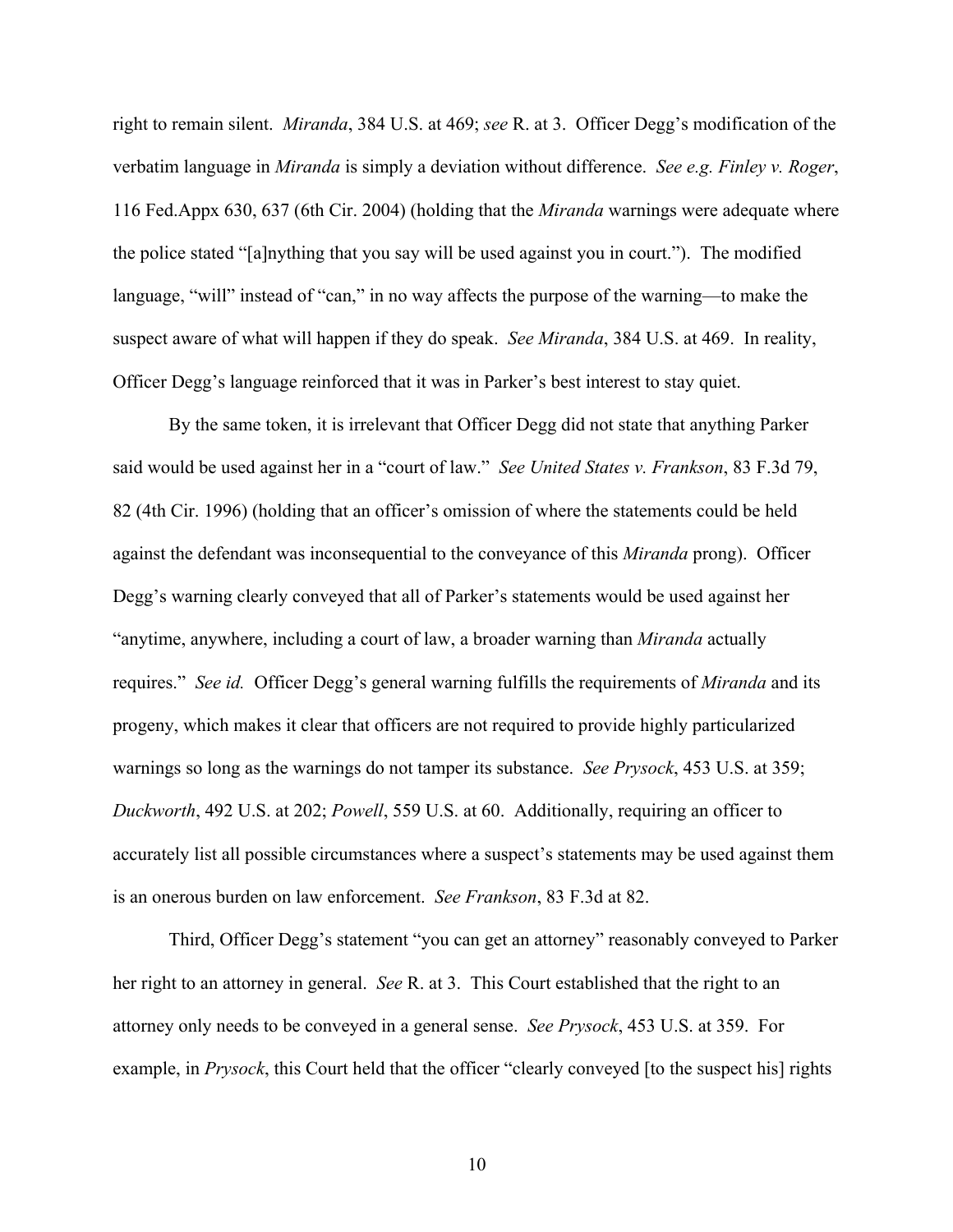to a lawyer *in general*" even when he failed to mention that an attorney could be appointed to the suspect before questioning. *Prysock*, 453 U.S. at 61 (emphasis added). This Court reaffirmed that there is no need for highly particularized warnings in *Duckworth* when an officer told a suspect that an attorney would be appointed "if and when you go to court." *Duckworth*, 492 U.S. at 203-04. Again in *Powell*, this Court held that an officer's warnings clearly conveyed the right to counsel when the officer only told the suspect he had a right to talk to an attorney before answering any questions. *Powell*, 559 U.S. at 63. In each of these cases where the officers attached a temporal element to the suspects' right to counsel, this Court held that the warning did not vitiate the substance of the general right.

Echoing this Court's precedent, the Second, Third, Fourth, Seventh, and Eighth Circuits all agree that "you have the right to an attorney" adequately conveys this right to satisfy *Miranda*; police are not required to state that the suspect holds this right before, during, and after questioning. *United States v. Burns*, 684 F.2d 1066, 1074 (2nd Cir. 1982); *United States v. Warren*, 642 F.3d 182, 185-86 (3rd Cir. 2011); *Frankson*, 83 F.3d at 82; *United States v. Adams*, 484 F.2d 357, 361 (7th Cir. 1973); *United States v. Caldwell*, 954 F.2d 496, 502 (8th Cir.1992).

Certainly, if this Court found that warnings which include a temporal element do not limit a suspect's general right to an attorney, then a general warning of the right to counsel likewise satisfies *Miranda*. *See Prysock*, 453 U.S. at 359; *Duckworth*, 492 U.S. at 202; *Powell*, 559 U.S. at 60. Officer Degg's warning communicated that Parker's "right to an attorney began immediately and continued forward in time without qualification." *See Frankson*, 83 F.3d at 82. Therefore, Officer Degg's iteration of the third prong of the *Miranda* warnings was adequate.

Lastly, Officer Degg's statement "we'll appoint one for you" also reasonably conveyed the substance of the fourth prong of the *Miranda* warnings. R. at 3. In *Miranda*, this Court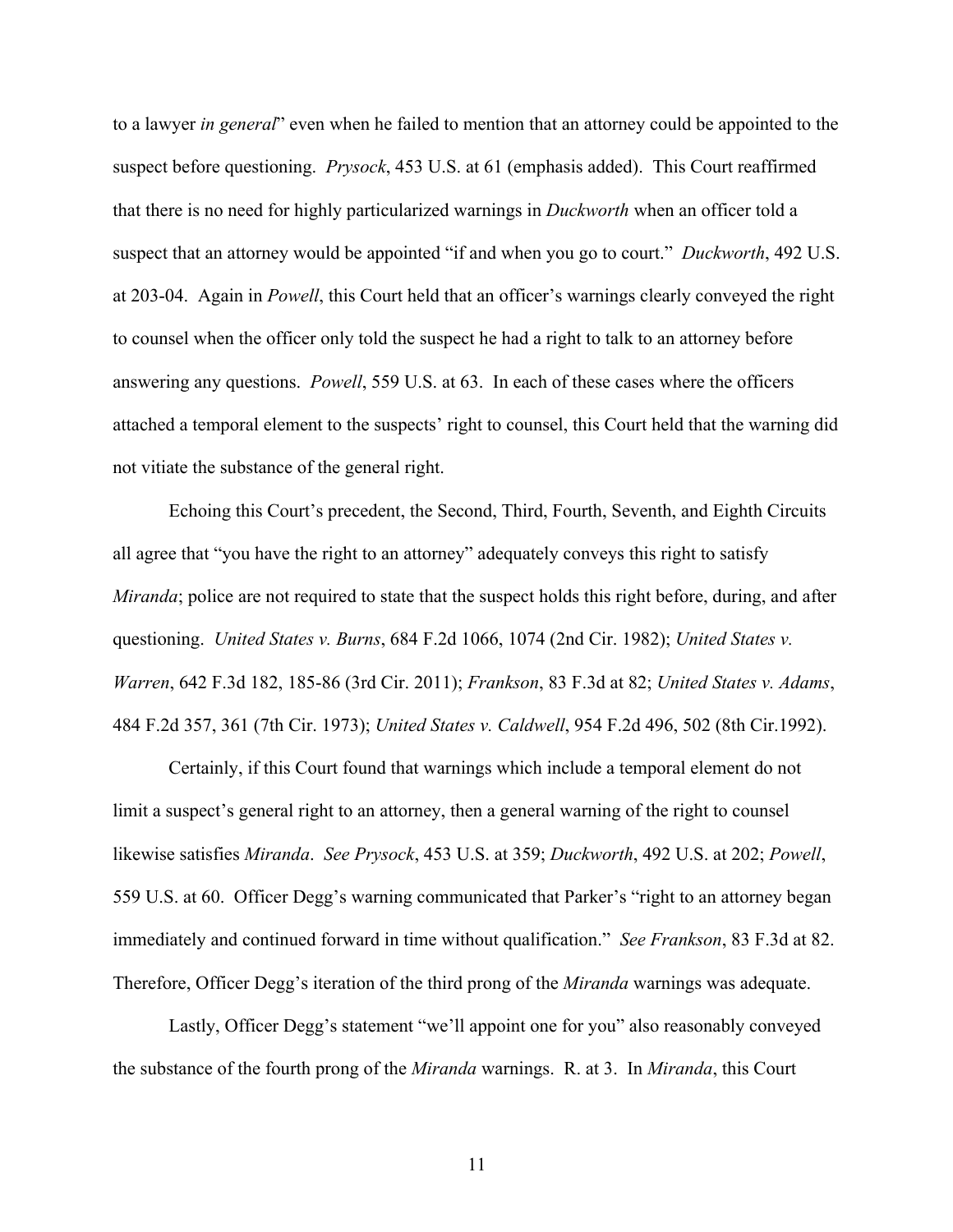explained that the fourth prong is meant to expand on the right to an attorney, and when the third and fourth prongs are read together, the indigent is ensured that he is covered too. *Miranda*, 384 U.S. at 473. In their totality, the third and fourth prongs of Officer Degg's warnings reasonably conveyed that Parker could get an attorney for herself if she wanted to, and if she could not, one would be assigned to her. *See Duckworth*, 492 U.S. at 205.

Respondent might argue that this Court should take into account that Officer Degg had motive to provide inadequate *Miranda* warnings. However, an officer's subjective motivation for not providing highly particularized warnings is irrelevant to the warning's adequacy. *See Moran*, 475 U.S. at 423. Law enforcement agencies have little incentive to intentionally deviate from the verbatim *Miranda* language because it puts a suspect's statements at risk of suppression. *Powell*, 559 U.S. at 64. Therefore, it is failed reasoning to argue that Officer Degg would intentionally provide inadequate *Miranda* warnings in order to elicit incriminating statements from Parker because such statements would have a high risk of being suppressed.

Although Officer Degg's warnings were not a verbatim recitation of the SJPD *Miranda*  card or the warnings in *Miranda* itself, they did not need to be. *Powell*, 559 U.S. at 60. This Court never intended to create a "constitutional straitjacket" through *Miranda*, which is why reviewing courts are not required to assess an officer's warnings as if construing a will or defining the terms of an easement. *Miranda*, 384 U.S. at 467; *Duckworth*, 492 U.S. at 203. Reversing the Fourteenth Circuit's decision would reinforce this well-established view that equally balances a defendant's self-incrimination privilege with the prosecution's interest in effectively trying guilty criminals to ensure community safety. *Moran*, 475 U.S. at 424.

Requiring an officer to provide highly particularized warnings would not only contravene controlling precedent but would also create an "undue burden" on law enforcement during the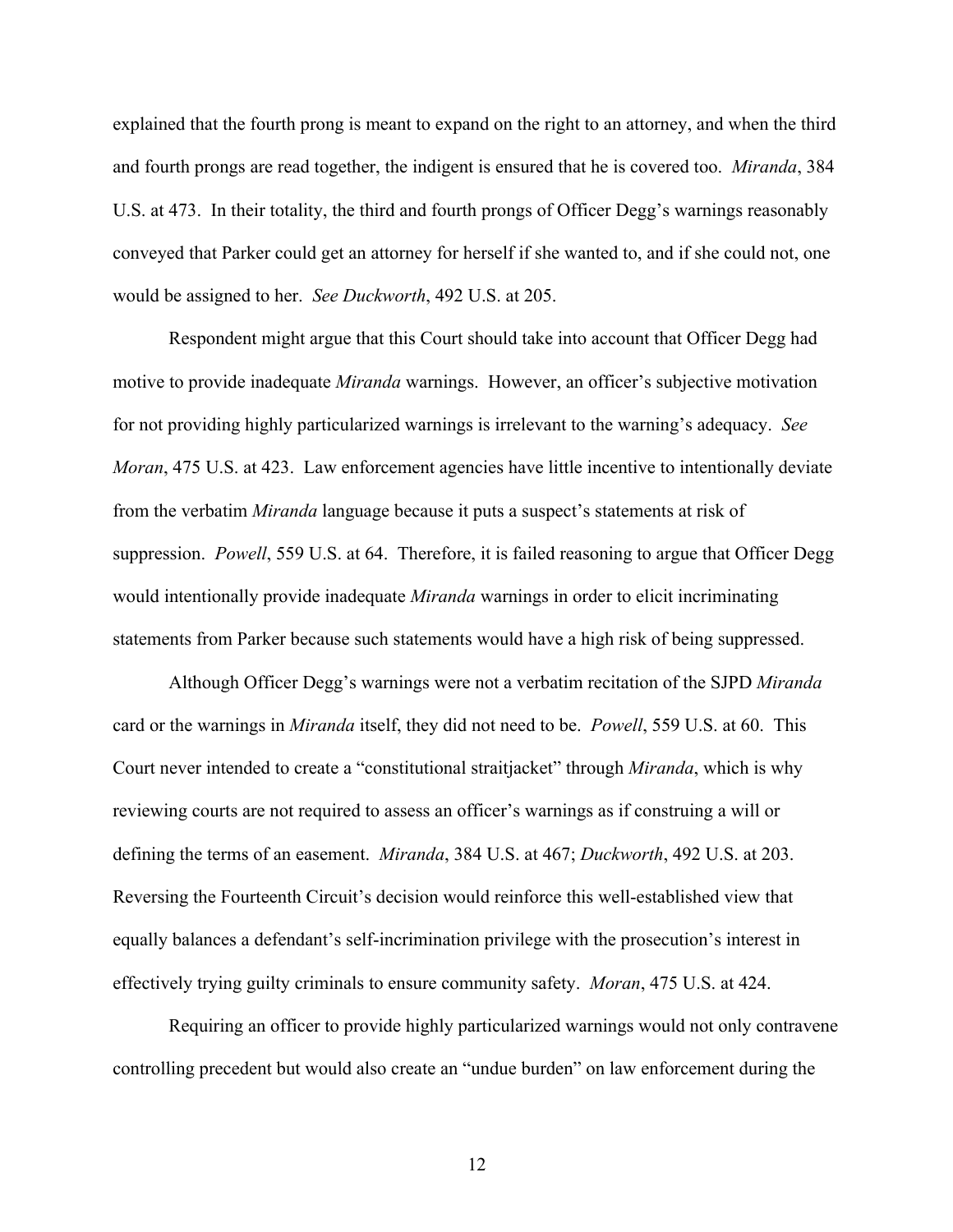interrogation process. *See Miranda*, 384 U.S. at 481. Police officers may deviate from or omit specific words in a precise formulation that results in a harmless mistake. *See Duckworth*, 492 U.S. at 203 ("*Miranda* has not been limited to station house questioning, and the officer in the field may not always have access to printed *Miranda* warnings, or he may inadvertently depart from routine practice . . ."). Affirming the Fourteenth Circuit's holding would incite excessive amounts of litigation and the exclusion of highly probative evidence. Therefore, it is unreasonable to suppress otherwise voluntary statements due to harmless deviation from the verbatim *Miranda* language. As such, Officer Degg was only required to reasonably convey to Parker the substance of the *Miranda* warnings, and adequately did so.

## 4. Officer Degg was not required to obtain an explicit waiver from Parker, and Parker effectively waived her rights.

Officer Degg's warnings remain adequate because he was not required to explicitly ask Parker if she waived her *Miranda* rights prior to the interrogation. After *Miranda* warnings are provided, the suspect can, at any time, claim that they wish to remain silent or request an attorney, at which point the interrogation must stop. *Miranda*, 384 U.S. at 473-74. However, police are not required to obtain an express waiver from the suspect before proceeding with the interrogation. *Berghuis v. Thompkins*, 560 U.S. 370, 387 (2010). In fact, this Court rejected the rule proposed by the *Butler* dissent which would require police to obtain an express waiver before questioning the suspect. *North Carolina v. Butler*, 441 U.S. 369, 375 (1979). Therefore, Officer Degg's omission of the waiver section on SJPD's *Miranda* card was irrelevant because he was not required to obtain such a waiver.

Nonetheless, Parker voluntarily, knowingly, and intelligently waived her *Miranda* rights when she responded to Officer Degg's questions, and at no point invoked her rights. To invoke the right to remain silent, a suspect must do so unambiguously. *Berghuis*, 560 U.S. at 382. Mere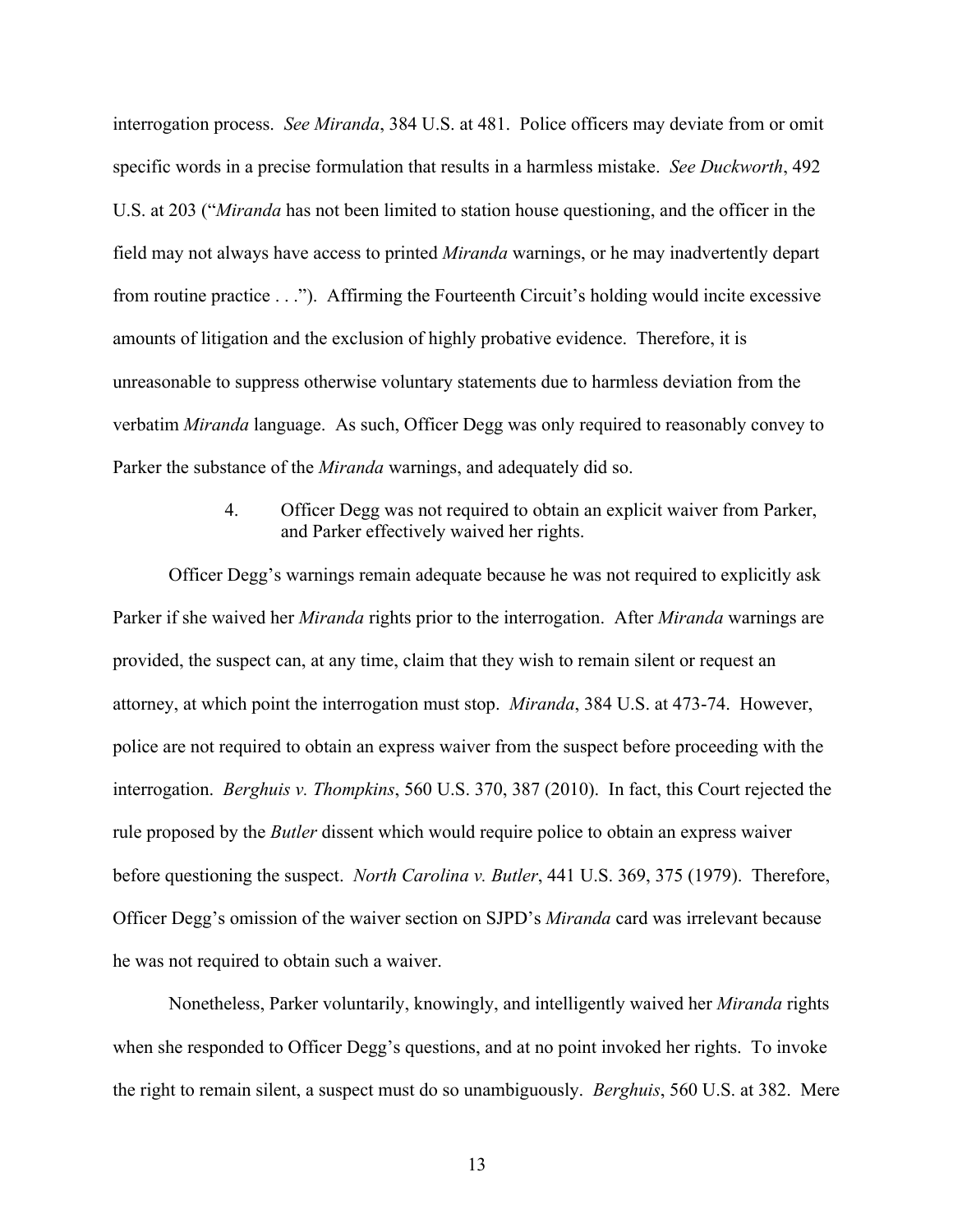silence is not enough to invoke your *Miranda* rights. *Miranda*, 384 U.S. at 475. A suspect can waive their rights expressly or implicitly, but the suspect must do so voluntarily, knowingly, and intelligently. *Butler*, 441 U.S. at 373. A waiver can be inferred from the suspect's actions or words. *Id*. Therefore, "[w]here the prosecution shows that a *Miranda* warning was given and that it was understood by the accused, an accused's uncoerced statement establishes an implied waiver of the right to remain silent." *Berghuis*, 560 U.S. at 384.

In the present matter, Parker waived her *Miranda* rights. *See* R. at 4. Parker never unambiguously invoked her right to remain silent during the interrogation with Officer Degg. Her silence in the car ride and throughout the interrogation was not enough to invoke her rights. *See* R. at 4. Parker waived her rights explicitly when she claimed "I know my rights" after Officer Degg issued the warnings, and implicitly when she provided statements to Officer Degg. *See* R. at 4. Aside from this unambiguous waiver, it is reasonable to conclude that Parker, a "vigilante" journalist, understood her *Miranda* rights. R. at 1-3. In finding that Parker did not waive her rights, the Fourteenth Circuit diluted this Court's proposition that "[a]dmissions of guilt, resulting from valid *Miranda* waivers 'are more than merely desirable; they are essential to society's compelling interest in finding, convicting, and punishing those who violate the law.'" *McNeil v. Wisconsin*, 501 U.S. 171, 181 (1991) (quoting *Moran*, 475 U.S. at 426). Therefore, in line with this Court's precedent, Parker effectively waived her rights.

### B. Even if Officer Degg's *Miranda* Warnings Were Inadequate, Parker's Voluntary Statements Made After Agent Mulder's *Miranda* Warnings Were Not Tainted.

Parker's voluntary statements made after Agent Mulder's subsequent *Miranda* warnings were not tainted even if this Court finds that Officer Degg's warnings were inadequate. A mere failure to administer adequate *Miranda* warnings is not a Fifth Amendment violation in itself, rather it creates a presumption of compulsion. *Elstad*, 470 U.S. at 306-07. However, the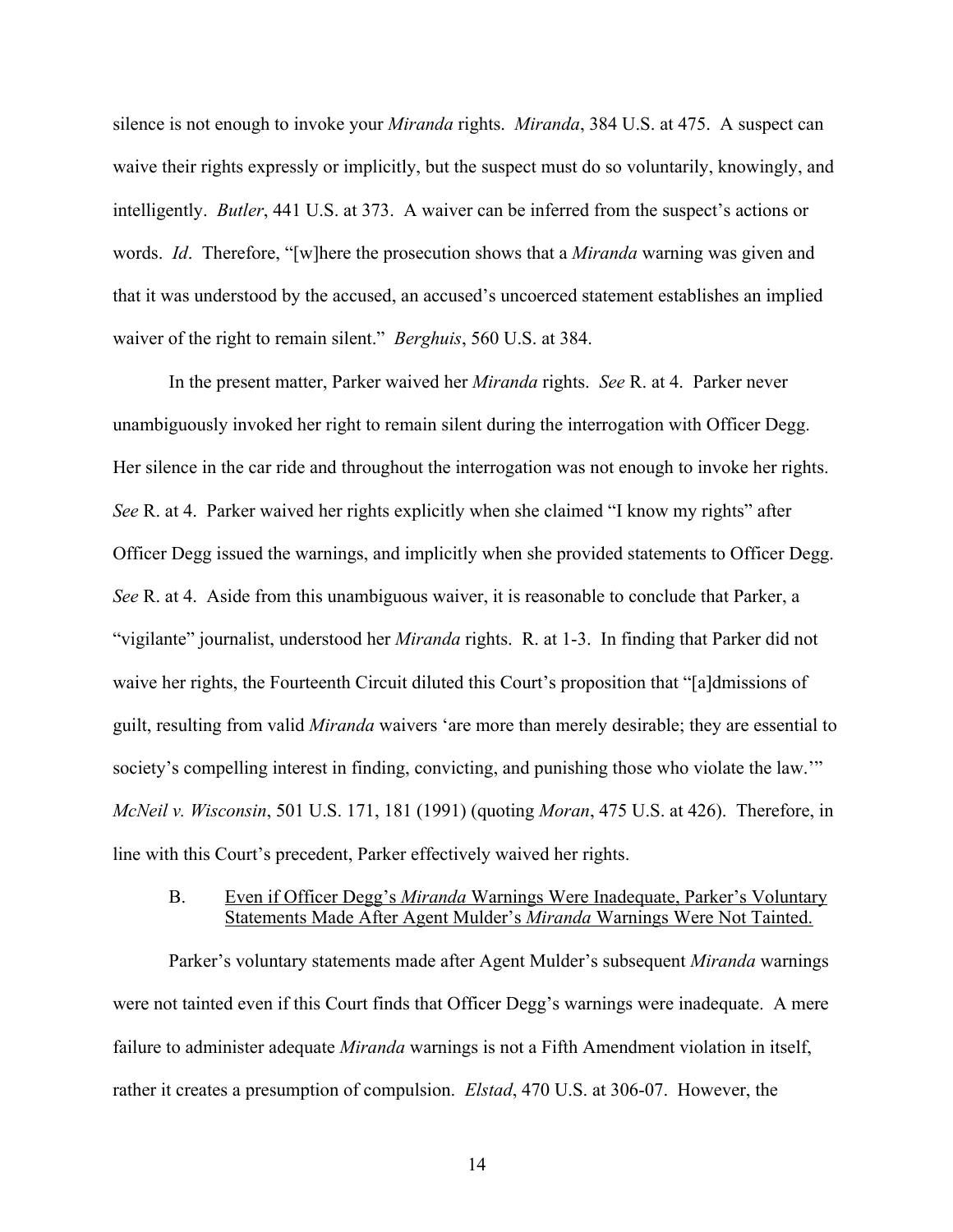*Miranda* presumption of compulsion "does not require that the statements and their fruits be discarded as inherently tainted." *Elstad*, 470 U.S. at 306-07*.* Therefore, if a suspect is subsequently provided their *Miranda* warnings in a later custodial interrogation, those warned statements are admissible when they are made knowingly and voluntarily. *Id.* at 309. To determine whether statements were made knowingly and voluntarily, a court will look at the entire course of police conduct, including the first interrogation. *Id.* at 318. Absent deliberately coercive or improper tactics in obtaining the initial statements, later statements are made knowingly and voluntarily, and therefore, are not tainted. *Id.* at 299. In the present matter, Parker voluntarily and knowingly made statements to Agent Mulder after he provided subsequent *Miranda* warnings, and thus, are not tainted from Officer Degg's previous interrogation.

There is no evidence that indicates Officer Degg and Agent Mulder executed a concerted strategy to elicit incriminating statements from Parker. When police officers intentionally employ a question-first strategy, the suspect's statements made in the subsequent interrogation are inadmissible. *Missouri v. Seibert*, 542 U.S. 600, 617 (2004). For example, in *Seibert*, police conducted a custodial interrogation without providing *Miranda* warnings. *Id.* at 616-17. After obtaining incriminating statements in the first interrogation, police then issued *Miranda* warnings and elicited the same statements from the suspect. *Id.* This Court held that the subsequent statements were tainted from this deliberately coercive strategy, finding that both interrogations were a part of a single, concerted effort. *Id.* This strategy defies the purpose of *Miranda* by employing a coercive tactic that renders the second statements involuntary. *Id.* at 617. This Court distinguished the circumstances in *Seibert* with those in *Elstad,* in which the subsequent statements were not tainted because the initial interrogation was not coercive. *Id.* at 615.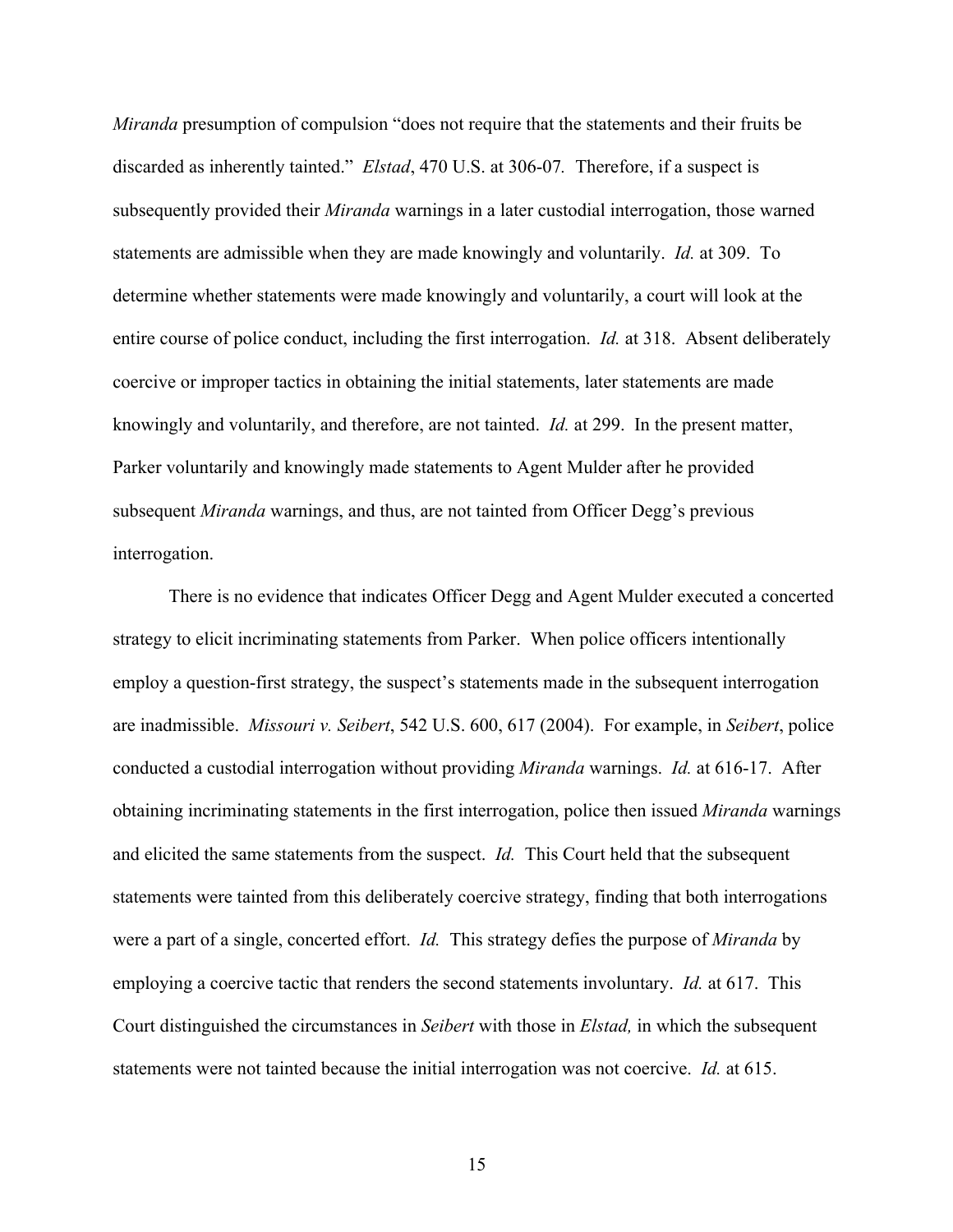Unlike in *Seibert* and analogous to *Elstad*, the officers here did not employ a coercive question-first strategy. The case at bar is distinguishable from *Seibert* because Officer Degg provided *Miranda* warnings, at least in part, during the first interrogation. *See* R. at 3. Even if Officer Degg's warnings were inadequate, a *Seibert* situation involves an initial interrogation where the officer does not attempt to warn the suspect at all. *Seibert*, 542 U.S. at 613. More importantly, this case is unlike *Seibert* because there is no evidence of a coercive strategy between the two interrogations. Officer Degg and Agent Mulder questioned Parker about separate crimes. *See* R. at 4; R. at 27. Officer Degg asked Parker questions primarily about the broader criminal conspiracy SJPD was investigating. R. at 4; R. at 27. On the other hand, Agent Mulder's questions concerned Parker's specific involvement in the bank robbery. *See* R. at 4; R. 31-32. The officers were concerned with different ongoing investigations. Unlike *Seibert*, where the second interrogation was practically a reiteration of the first, Agent Mulder did not confront Parker with the statements she made in the previous interrogation. *See Seibert*, 542 U.S. at 604. This demonstrates that these were two separate interrogations without a concerted strategy.

There is also no evidence that there was a coercive atmosphere from Officer Degg's interrogation that carried over to Agent Mulder's interrogation. When an unwarned interrogation and a warned interrogation create a continuous period of questioning, the taint will carry over to the second interrogation. *Seibert*, 542 U.S. at 615. However, there are several factors that will dissipate taint from the initial interrogation, creating a "new and distinct experience" for the suspect. *Bobby v. Dixon*, 565 U.S. 23, 32 (2011).

For example, the passage of time between the unwarned and warned statements can dissipate taint that may carry over to the subsequent interrogation. *Elstad*, 470 U.S. at 298. This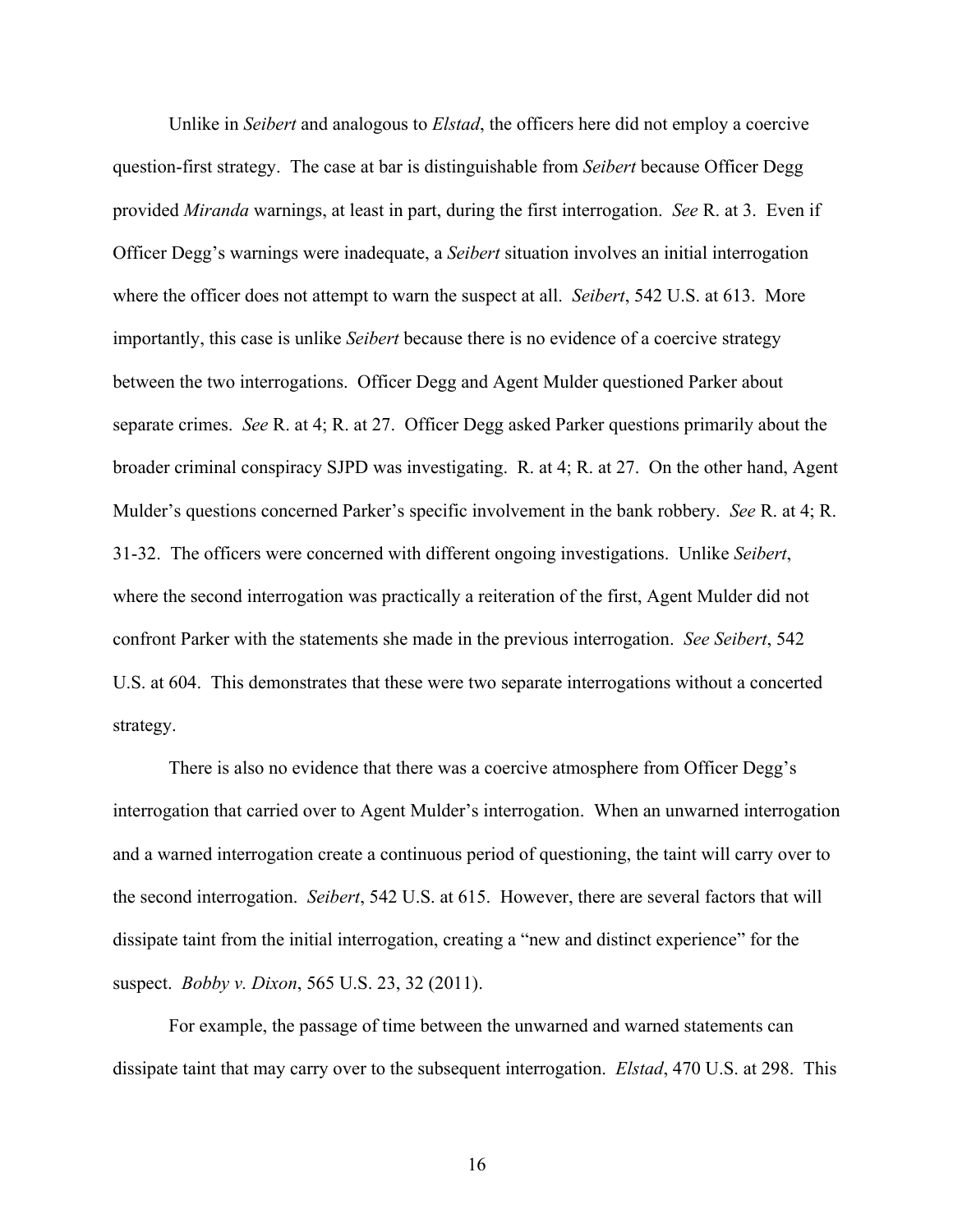Court has demonstrated that there is no dispositive amount of time required to dissipate taint. *United States v. Bayer*, 331 U.S. 532, 541 (1947) (finding that a six-month period was enough to dissipate taint)*; Dixon*, 565 U.S. at 29 (finding that a four-hour time period was a "significant break in time"). Here, this Court should find that a roughly thirty-minute break between the two interrogations was enough to dissipate taint, especially when coupled with other factors.

Additionally, taint can dissipate when a different officer conducts the second interrogation. *Elstad*, 470 U.S. at 310. Here, not only did two different people interrogate Parker, but both officers are from two separate and distinct entities, SJPD and the FBI. R. at 2; R. at 4-5. If there was any confusion as to the difference in where the two officers worked, it was cleared up when Agent Mulder disputed jurisdiction with a SJPD officer in front of Parker. *See* R. at 4. Parker was thereafter reasonably informed that Officer Degg and Agent Mulder worked at two different agencies. Agent Mulder also employed a completely different interrogation style of trust building which departed from Officer Degg's style of tough love, further demonstrating the change in identity. *See* R. at 5; R. at 27.

Moreover, a court will look at the degree to which the second interrogator treated the second interrogation as a continuum of the first. *Seibert*, 542 U.S. at 602. The second interrogation here was a distinct experience based on Agent Mulder's own words. He explained to Parker that he did not condone the previous treatment, apologized to Parker for the treatment, and left the interrogation room to "make sure these guys don't screw anything else up." R. at 4. Therefore, this interaction indicated to Parker that the first interrogation was over and that the second interrogation was about to begin.

The Fourteenth Circuit erred in reasoning that Parker was interrogated in a coercive environment which tainted her later statements made to Agent Mulder. *See* R. at 13. In finding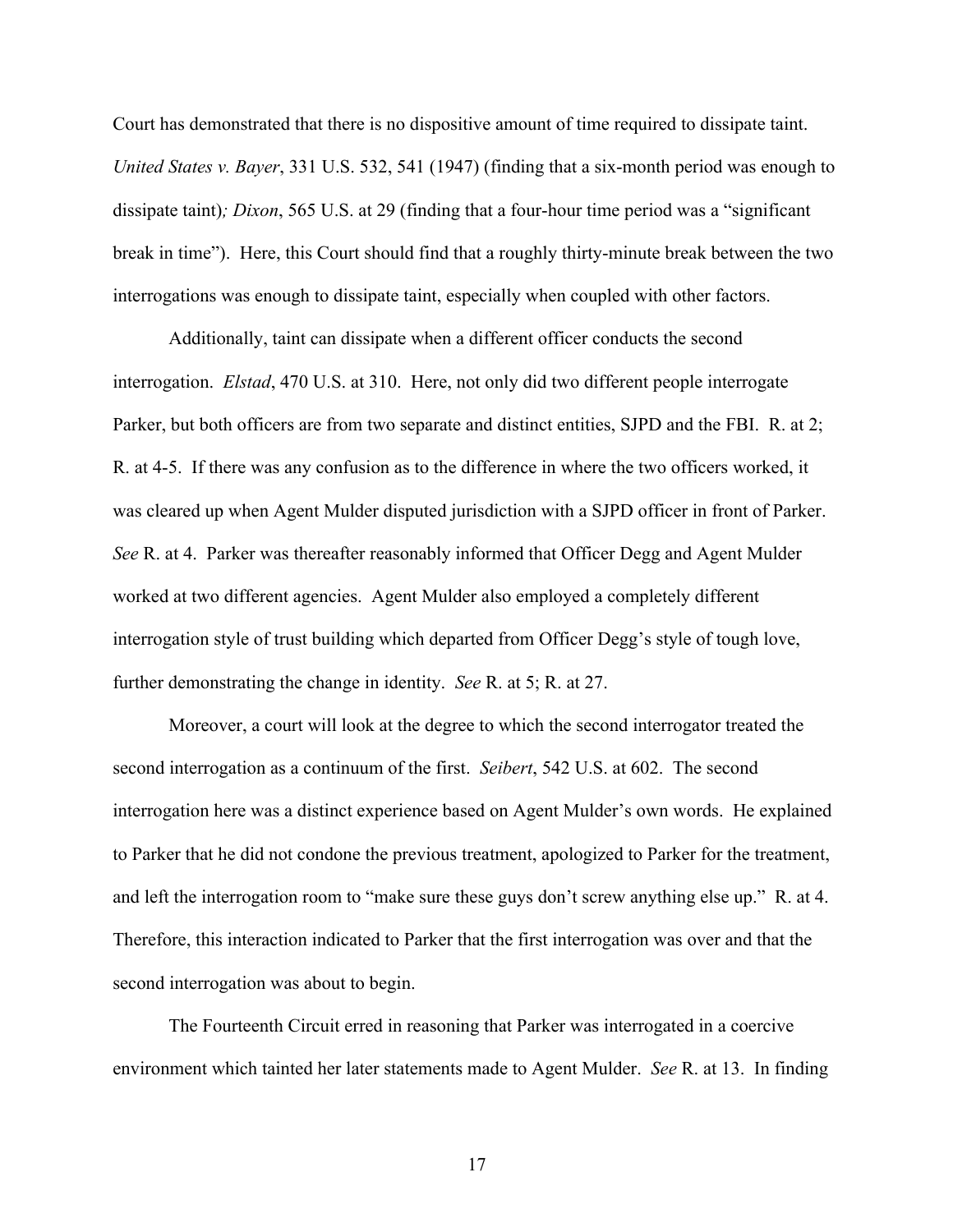that the interrogations were coercive, the court analogizes *Westover*, that involved a fourteenhour interrogation, to Parker's interrogation, which lasted roughly twelve hours. *Westover*, 384 U.S. at 496; R. at 13. However, the Fourteenth Circuit disregards "[t]he cardinal fact of *Westover*—the failure of the police officers to give any warnings whatsoever to the person in their custody before embarking on an intense and prolonged interrogation of him." *Michigan v. Mosley*, 423 U.S. 96, 107 (1975). Unlike *Westover*, there was no coercive environment here because Officer Degg attempted to administer the warnings to Parker before the interrogation.

Further, there was no evidence of a coercive environment during the interrogations. Parker was given several breaks as Officer Degg left and returned to the interrogation room at hourly intervals. R. at 4. There is no evidence that she was physically tortured or deprived of water, sleep, or food. *Dixon*, 565 U.S. at 29 (finding that statements were voluntary when the suspect received breaks, was given water and food, and was not physically tortured). Although the Fourteenth Circuit opined that Parker was unable to go to the bathroom, this inference ignores the fact that she likely had a toilet in the interrogation room, as most rooms at the SJPD station do. *See* R. at 25. She could have relieved herself at any point the officers left the room.

Respondent might argue that Officer Degg's tactics were particularly coercive because he had an intense demeanor, was offering to lessen her charges if she provided information, and stopped the car for roughly forty-five minutes. *See* R. at 3-4. However, this is not dispositive because police are allowed to use deceptive strategies to elicit voluntary statements from suspects. *See Moran*, 475 U.S. at 423. Additionally, Parker's unmanageable behavior throughout the car ride and at the station contributed to the intense situation. *See* R. at 25. She was thrashing around in the back seat, name-calling, and fighting with the officers. R. at 4.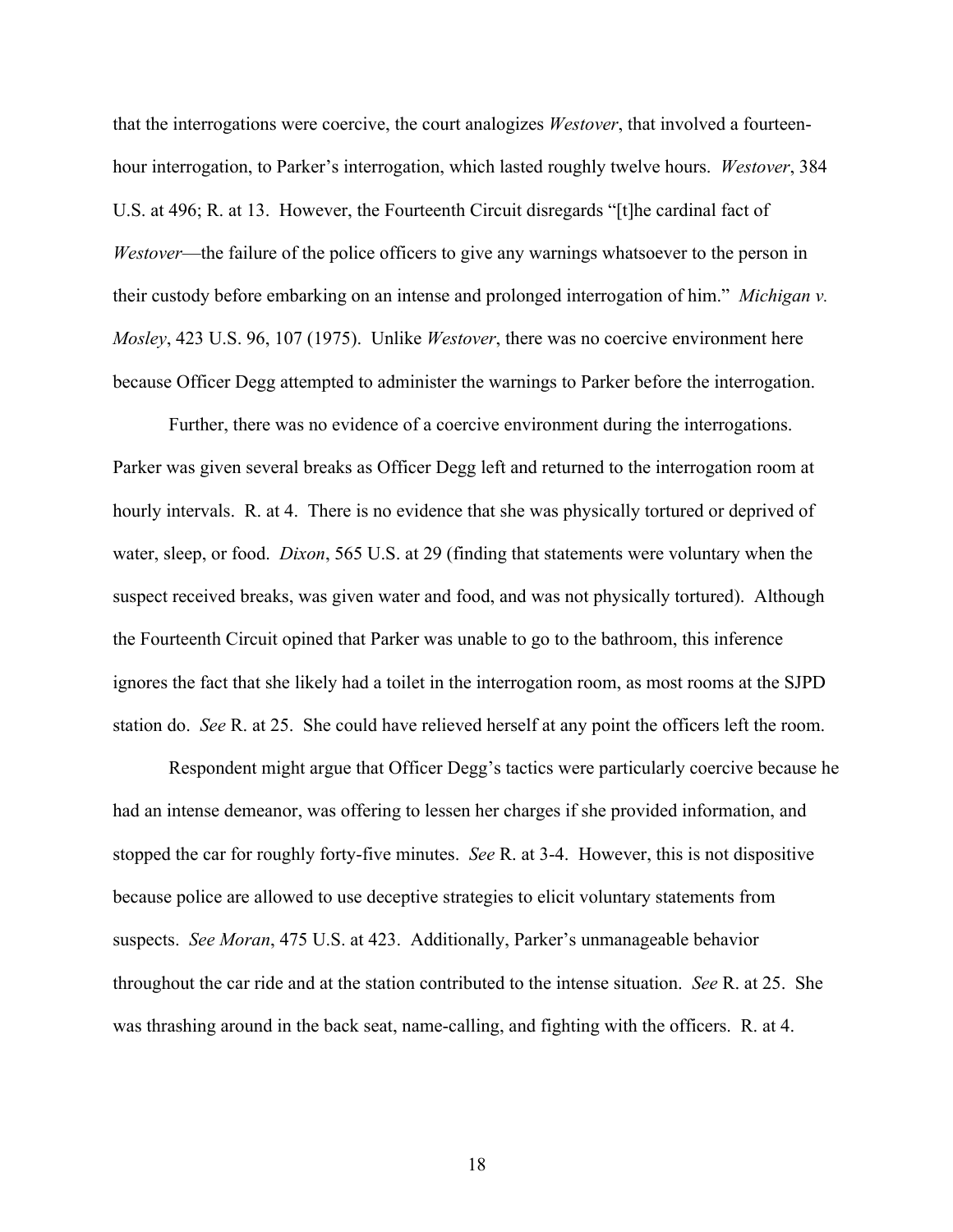Lastly, Respondent might erroneously argue that Agent Mulder's compliment to Parker after she requested an attorney contributed to a coercive environment. *See* R. at 5. Once the suspect invokes their right to counsel, the interrogation must cease "unless the accused himself initiates further communications, exchanges, or conversations with the police." *Edwards v. Arizona*, 451 U.S. 477, 485 (1981). Here, Agent Mulder's interrogation ceased after Parker requested counsel. *See* R. at 5. As he testified, Agent Mulder's compliment to Parker was not a part of the interrogation and he did not think that she would forthrightly provide such information in her response. R. at 32. His compliment to Parker was merely a casual, "off hand" statement that was not reasonably likely to elicit an incriminating response. *See Innis*, 446 U.S. at 303. Therefore, Parker's statement "we really did smash that bank" was not elicited from coercive measures but was voluntarily provided, and is likewise admissible. *See* R. at 5.

Even where an officer employs a deliberately coercive strategy, the second statements may still be admissible if curative measures are taken prior to the second interrogation. *Seibert*, 542 U.S. at 622 (Kennedy, J., concurring). For example, an officer can provide an additional warning explaining that the suspect's previous statements will not be used against them. *Id.* Even if this Court finds that a coercive strategy was at play, Agent Mulder directly condemned Officer Degg's interrogation and apologized for her previous treatment "until this point" which constituted a curative measure. *See* R. at 4-5. Overall, Parker's subsequent statements are admissible because they were not tainted by any deliberately coercive or improper tactics.

## II. EVEN IF PARKER'S STATEMENTS WERE INADMISSABLE AT TRIAL, HER STATEMENTS WERE PROPERLY ADMITTED AT PRE-TRIAL PROCEEDINGS UNDER *CHAVEZ V. MARTINEZ*.

Even if Parker's statements were improperly admitted at trial, the Fourteenth Circuit erred in interpreting *Chavez* to preclude Parker's statements from pre-trial proceedings. The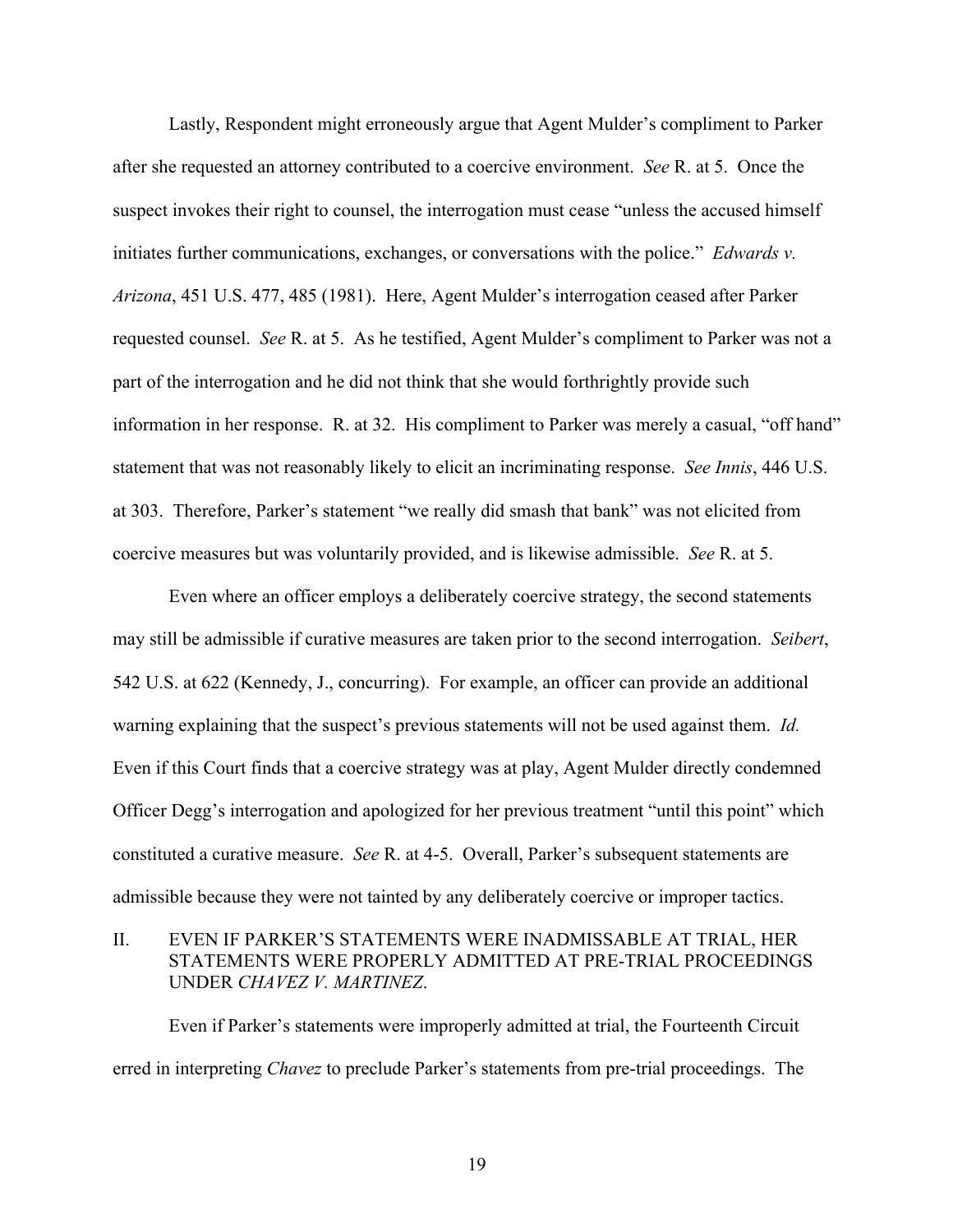Self-Incrimination Clause in the Fifth Amendment requires that "no person shall be compelled in any criminal case to be a witness against himself." U.S. Const. amend. V. A defendant's Fifth Amendment privilege against self-incrimination is only violated when their compelled statements are used against them in a criminal case. *Chavez*, 538 U.S. at 766. However, in *Chavez*, this Court declined to define the parameters of a criminal case, which created a circuit split on whether a defendant's unwarned statements are admissible in pre-trial proceedings. *Id.* Here, Parker's statements were properly admitted at pre-trial proceedings, first, because *Chavez* does not extend the Fifth Amendment privilege to pre-trial and, second, because extending this privilege would drastically alter the criminal justice system.

## A. This Court's Decision in *Chavez* Properly Limits the Fifth Amendment Privilege Against Self-Incrimination Exclusively to Trial.

This Court has already ruled on the limits of the Self-Incrimination Clause when it declined to extend the privilege to pre-trial proceedings in *Chavez*. *Chavez* 538 U.S. at 766. In *Chavez*, this Court found that the suspect was subjected to a coercive interrogation because police questioned him while being treated for life-threatening injuries. *Id.* at 764. Although there were ultimately no charges filed against the suspect, he filed suit under 42 U.S.C. section 1983 alleging that police had violated his privilege against self-incrimination. *Id.* at 765. The suspect argued that his self-incrimination privilege included the entire criminal investigatory process. *Id.* However, this Court declined to extend the privilege to pre-trial proceedings in *Chavez*, citing its two prior decisions. *Id.* at 767; *United States v. Verdugo-Urquidez*, 494 U.S. 259, 268 (1990) ("The privilege against self-incrimination guaranteed by the Fifth Amendment is *a fundamental trial right* of criminal defendants . . . *a constitutional violation occurs only at trial.*"); *Withrow v. Williams*, 507 U.S. 680, 692 (1993) (holding that the Fifth Amendment is a "trial right"). Ultimately, this Court held that the suspect's Fifth Amendment rights were not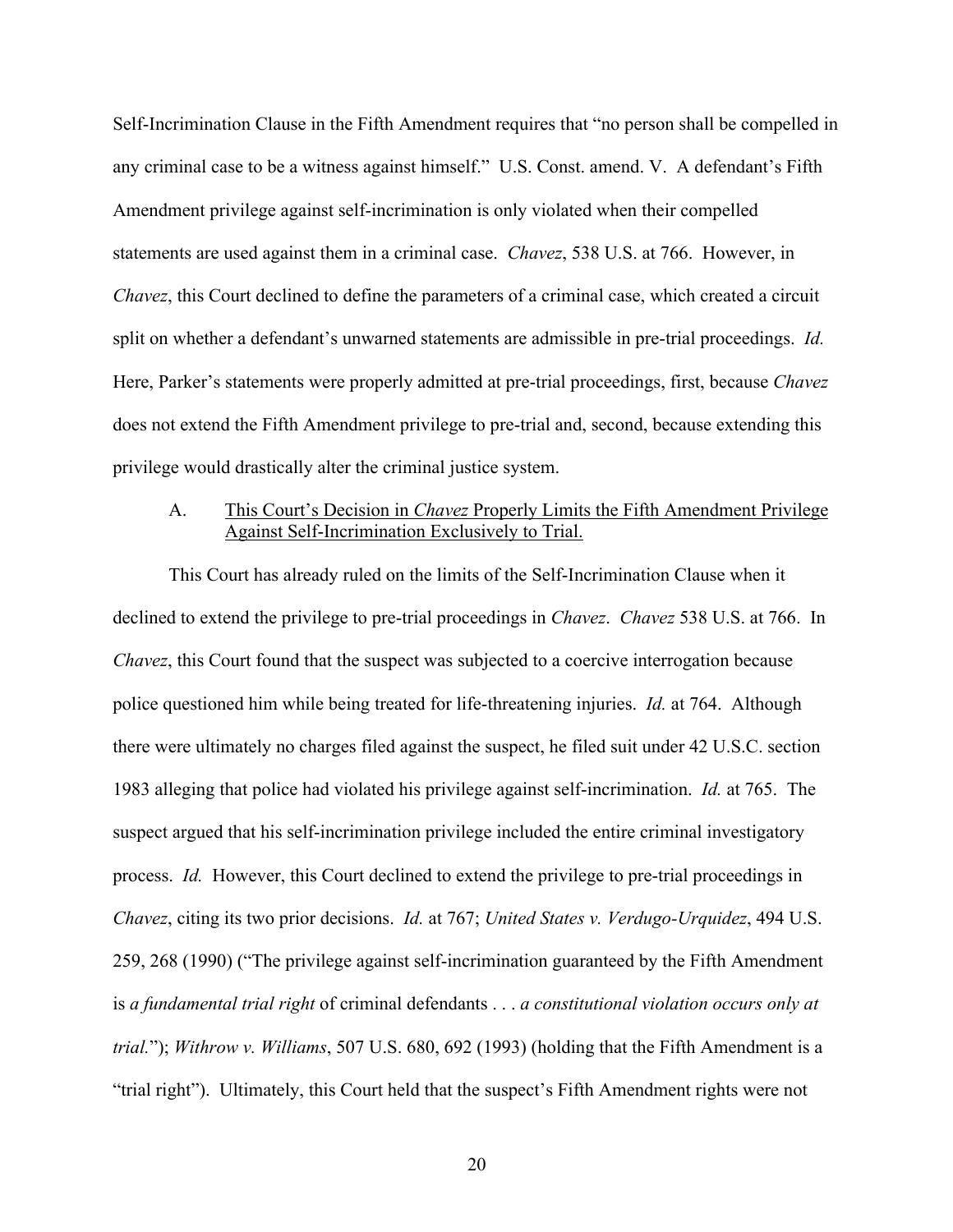violated because he was never compelled to be a witness against himself in a criminal trial. *Chavez* 538 U.S. at 766. This Court reaffirmed the *Chavez* decision one year later in *United States v. Patane*, holding that "potential [Fifth Amendment] violations occur if, at all, only upon the admission of unwarned statements into evidence at trial." 542 U.S. 630, 641 (2004).

Despite this Court's decision in *Chavez* and *Patane*, the circuit courts have yielded inconsistent decisions as to the precise moment a "criminal case" begins, and therefore, when the privilege against self-incrimination attaches. The Third, Fourth, and Fifth Circuits properly apply *Chavez* and *Patane* in maintaining that the privilege against self-incrimination is strictly a trial right. Nonetheless, the Second, Seventh, Ninth, and Tenth Circuits misconstrue *Chavez* and disregard *Patane* by extending the privilege against self-incrimination to pre-trial proceedings.

The Third, Fourth, and Fifth Circuits properly apply *Chavez* to determine that the selfincrimination privilege is inapplicable to pre-trial proceedings. Relying on *Chavez*, the Third Circuit held that the privilege is solely a trial right, and the defendant's unwarned statements were admissible in his probable cause hearing. *Renda v. King*, 347 F.3d 550, 559 (3rd Cir. 2003). The court held that the *Miranda* rights are prophylactic measures intended to safeguard the privilege against self-incrimination, but such measures "do not expand the scope of the constitutional rights themselves." *Id.* Therefore, the Third Circuit found no violation because the privilege against self-incrimination can only be violated at trial. *Id.* at 559.

Two years later, the Fifth Circuit held in *Murray v. Earle* that a criminal defendant's Fifth Amendment right can only be violated when two prerequisites are met. 405 F.3d 278, 290 (5th Cir. 2005). The first prong requires that police elicited statements from the defendant in violation of *Miranda*, and the second prong is met when the unwarned statements are used against the defendant *at trial*. *Id.* at 289. In *Murray*, the Fifth Circuit held that the defendant's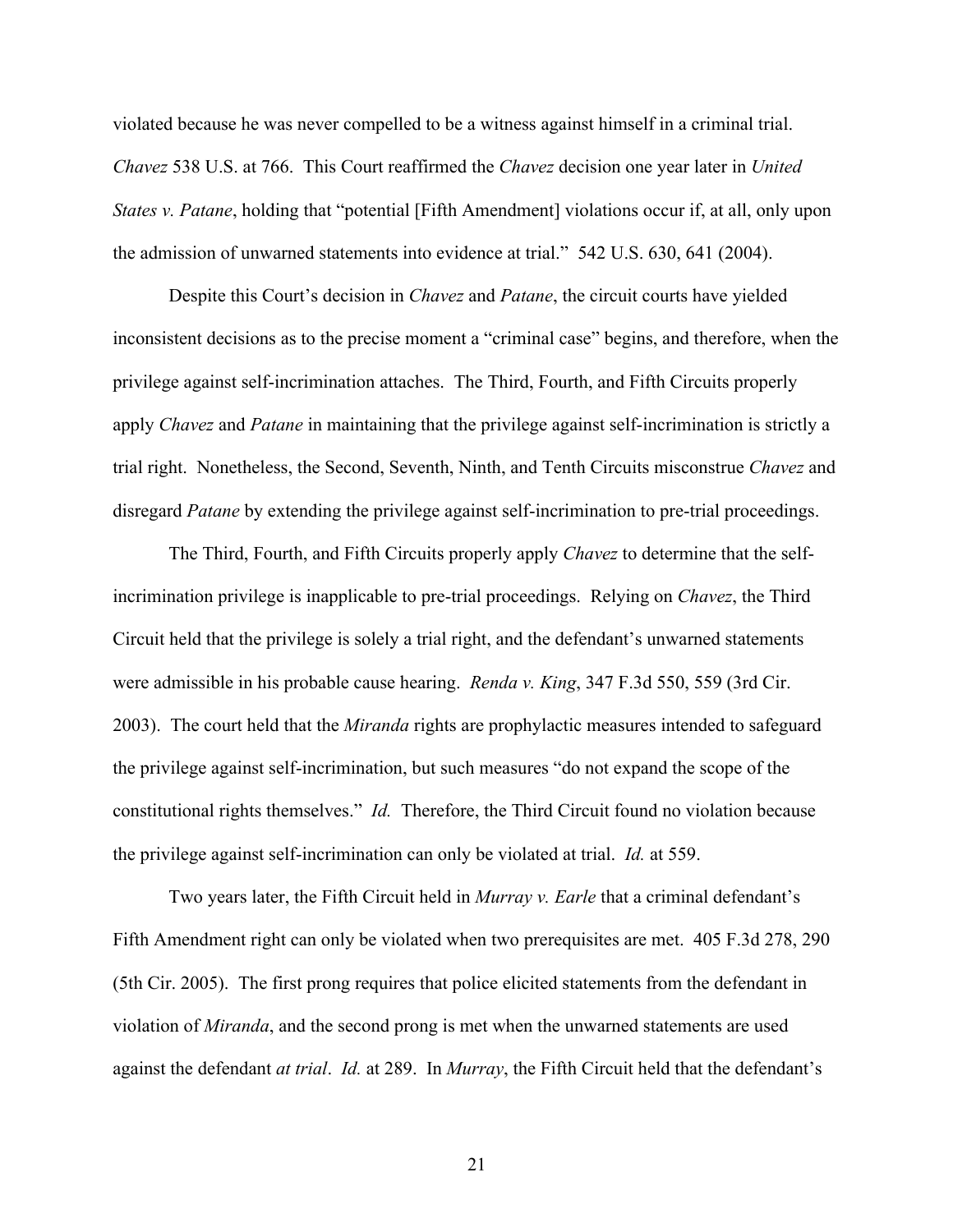self-incrimination privilege was ultimately violated, but the violation only occurred when the compelled statements were used at trial. *Murray*, 405 F.3d at 289*.* The court explicitly maintained that the defendant's Fifth Amendment rights were still intact even when his compelled statements were used during pre-trial proceedings. *Id.* at 290.

Similarly, the Fourth Circuit held that the privilege against self-incrimination does not extend to legal proceedings before trial because this Court declined to do so in *Chavez*. *Burrell v. Virginia*, 395 F.3d 508, 513 (4th Cir. 2005). In *Burrell*, the defendant was charged with obstruction of justice during a traffic accident, but he alleged that police violated his selfincrimination privilege by forcing him to produce insurance documents*. Id.* at 512. Although the proceeding took place in traffic court, the defendant's Fifth Amendment claim failed because the statements at issue were not used against him at *trial*. *Id.* at 516. After correctly analyzing *Chavez*, the Fourth Circuit held that the self-incrimination privilege is solely a trial right. *Id.* 

The Third, Fourth, and Fifth Circuits' holdings properly balance a defendant's privilege against self-incrimination and the government's vital interest in ensuring an effective and procedurally efficient prosecution to ensure community safety. *See* Samantha Ruben, *Clarifying the Scope of the Self-Incrimination Clause: City of Hays v. Vogt*, 94 CHI.-KENT L. REV. 137, 149 (2019). This Court should reaffirm the Third, Fourth, and Fifth Circuits which correctly decline to extend the self-incrimination privilege to pre-trial proceedings.

## B. The Fourteenth Circuit Defied This Court's Precedent in Over-Extending the Self-Incrimination Privilege to Pre-Trial Proceedings.

The Fourteenth Circuit wrongly held that Parker's statements were inadmissible in pretrial proceedings by relying on the Second, Seventh, Ninth, and Tenth Circuit Courts holdings that contravene this Court's precedent. These circuit courts misinterpret this Court's decision in *Chavez* and inappropriately assert the privilege against self-incrimination to pre-trial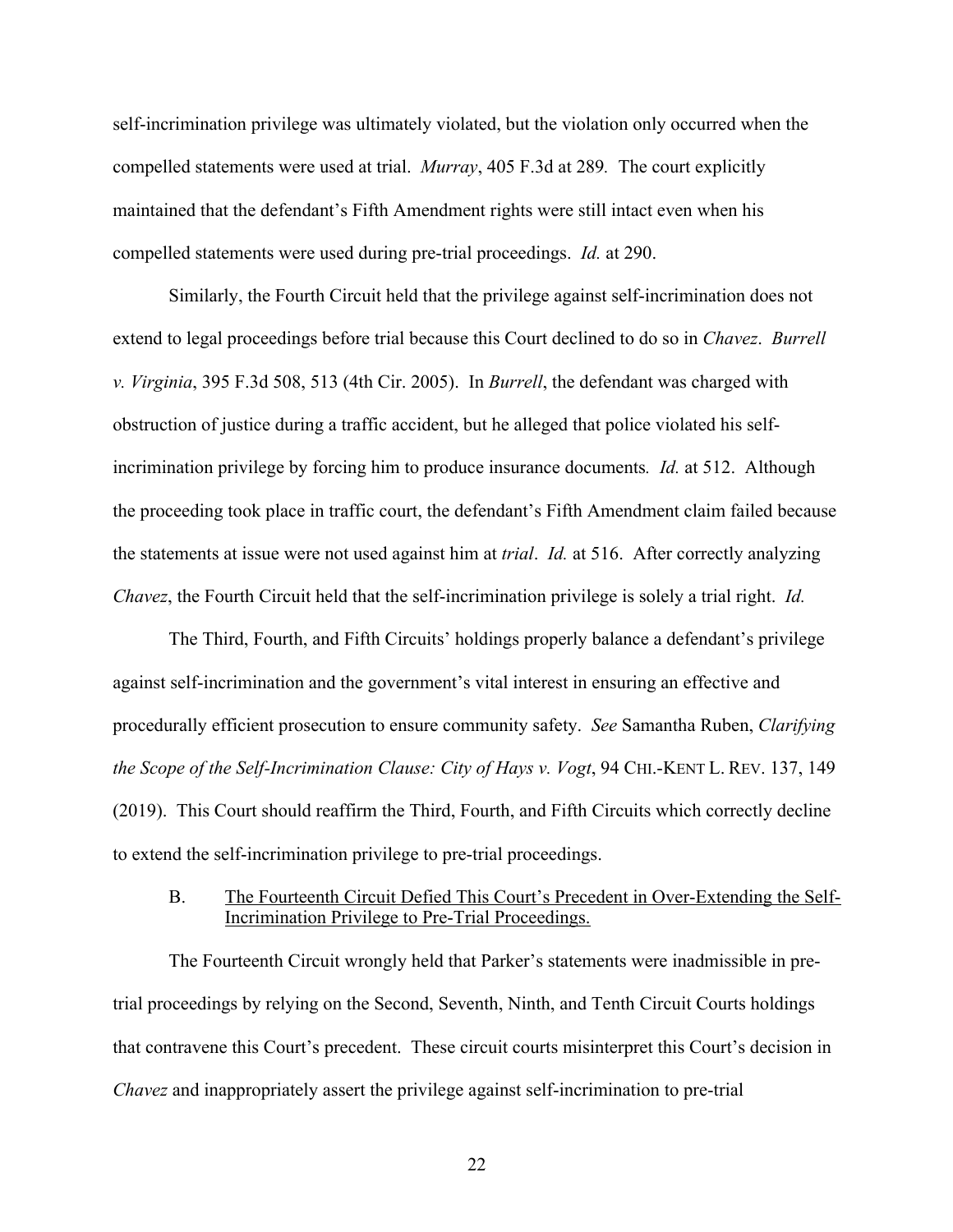proceedings. The Tenth Circuit relies on the canons of construction and interpretive tools to defy this Court's precedent. Applying an originalist approach, the Tenth Circuit argues that at the time the Fifth Amendment was constructed, the Founders of the Constitution understood "[criminal] case" to encompass more than just trial. *Vogt v. City of Hayes*, 844 F.3d 1235, 1243 (10th Cir. 2017). Despite this Court's more recent decisions in *Chavez* and *Patane*, the Tenth Circuit erred in reaching its conclusion through heavy reliance on a founding era dictionary. *Id*. In doing so, the Tenth Circuit found that the defendant's privilege against self-incrimination was violated where unwarned statements were used in a probable cause hearing, although probable cause was not ultimately established. *Id.* at 253.

The Second Circuit wrongly held that a Fifth Amendment violation occurs when the officer "could have reasonably foreseen that a coerced confession would be used against [the suspect]." *Higazy v. Templeton*, 505 F.3d 161, 180 (2nd Cir. 2007). This directly contradicts *Chavez* and *Patane* which establish a Fifth Amendment violation occurs when coerced statements are used against the defendant at trial. *See Chavez* 538 U.S. at 777; *Patane* 542 U.S. at 641. The Second Circuit created an onerous rule that heavily burdens law enforcement during an interrogation by requiring officers to foresee the results of a criminal prosecution.

Additionally, the Seventh and Ninth Circuits unnecessarily created rules that are contrary to what this Court demonstrated in *Chavez*. For example, in *Sornberger v. City of Knoxville*, the Seventh Circuit held that because the criminal trial stemmed primarily from the unwarned statements, the suspect was compelled to be a witness against herself. 434 F.3d 1006, 1027 (7th Cir. 2006). Even where the suspect's charges were dropped before the case reached trial, the Seventh Circuit held that this constituted a Fifth Amendment violation because her criminal case commenced from the unwarned statements. *Id.* at 1026.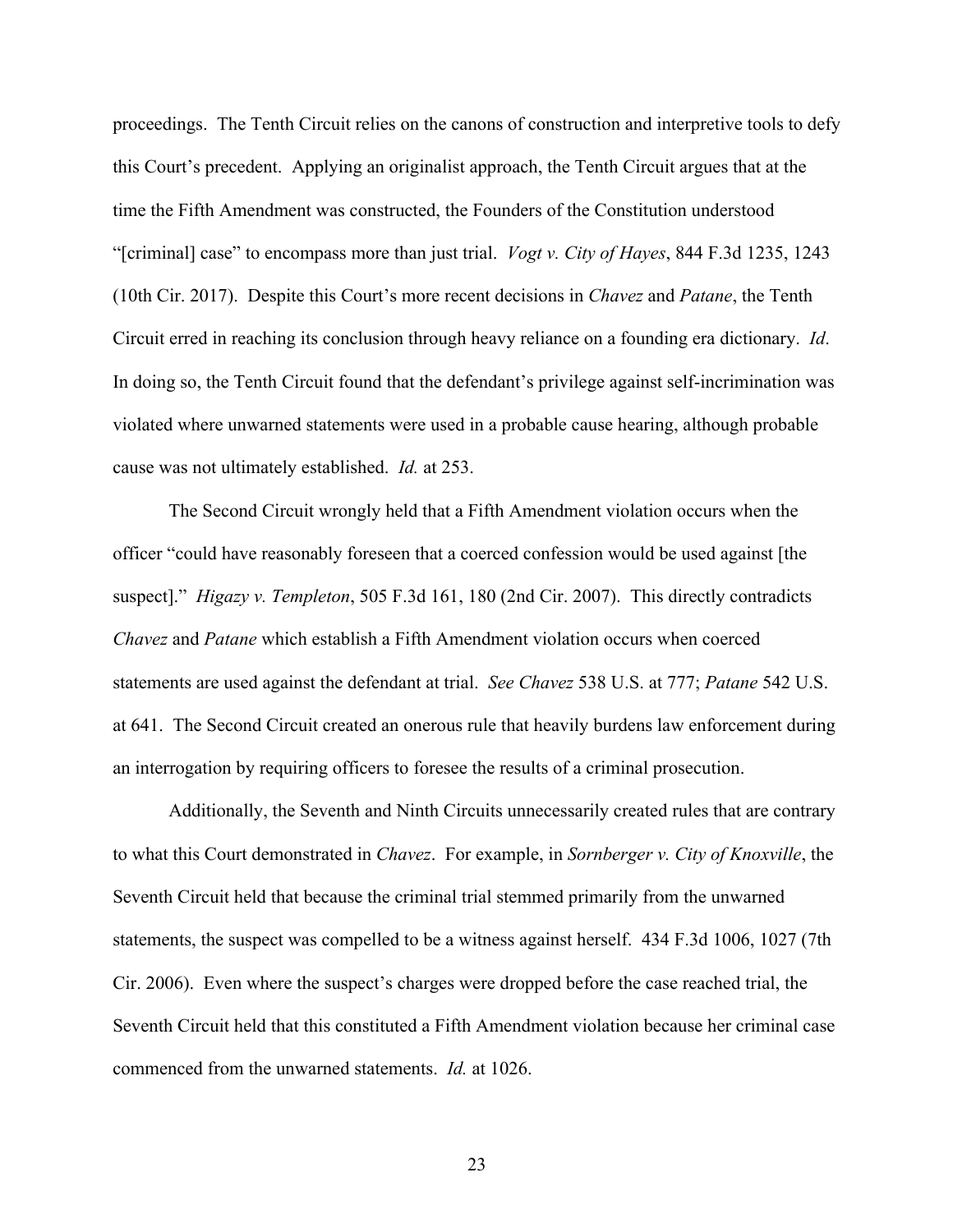The Ninth Circuit even more drastically extends the self-incrimination privilege. In *Stoot v. City of Everett*, the Ninth Circuit ruled that a suspect's Fifth Amendment rights are violated when their unwarned statements allow the criminal process to proceed. 582 F.3d 910, 923 (9th Cir. 2008). In *Stoot*, the defendant's unwarned statements were used against him at his arraignment. *Id.* at 923. The court held that the defendant's Fifth Amendment rights were violated because the prosecution used his unwarned statements to file charges against him, and thus, the use of such statements allowed the "prosecution to proceed." *Id.* at 925.

The decisions from these circuits not only defy this Court's precedent, but also negatively and fundamentally change the nature of pre-trial and trial proceedings. *See* Samantha Ruben, *Clarifying the Scope of the Self-Incrimination Clause: City of Hays v. Vogt*, 94 CHI.-KENT L. REV. 137, 149 (2019). First, if this court were to find that the Fifth Amendment precludes unwarned statements from pre-trial proceedings, lower courts will have to resolve admissibility issues before trial. *Id.* In effect, "courts would have to adjudicate fact-intensive suppression questions" before having the chance to resolve the many preliminary issues. *Id.* This is impractical because pre-trial proceedings act on a fast timeline, taking place soon after charges have been filed. Erin Hughes, *Pretrial and Error: The Use of Statements Inadmissible at Trial in Preliminary Proceedings*, 15 DUKE J. CONST. L & PUB. POL'Y SIDEBAR 145, 172 (2020).

Second, these circuits propose a rule that is counterintuitive to what the Self-Incrimination Clause protects—a defendant's involuntary, incriminating statements will not be used against them in trial. A Self-Incrimination Clause violation requires that the statement actually be "incriminating and would establish a defendant's criminal responsibility." *Id.* Trial is the only stage in the criminal process where criminal guilt or innocence is determined. *Id.*